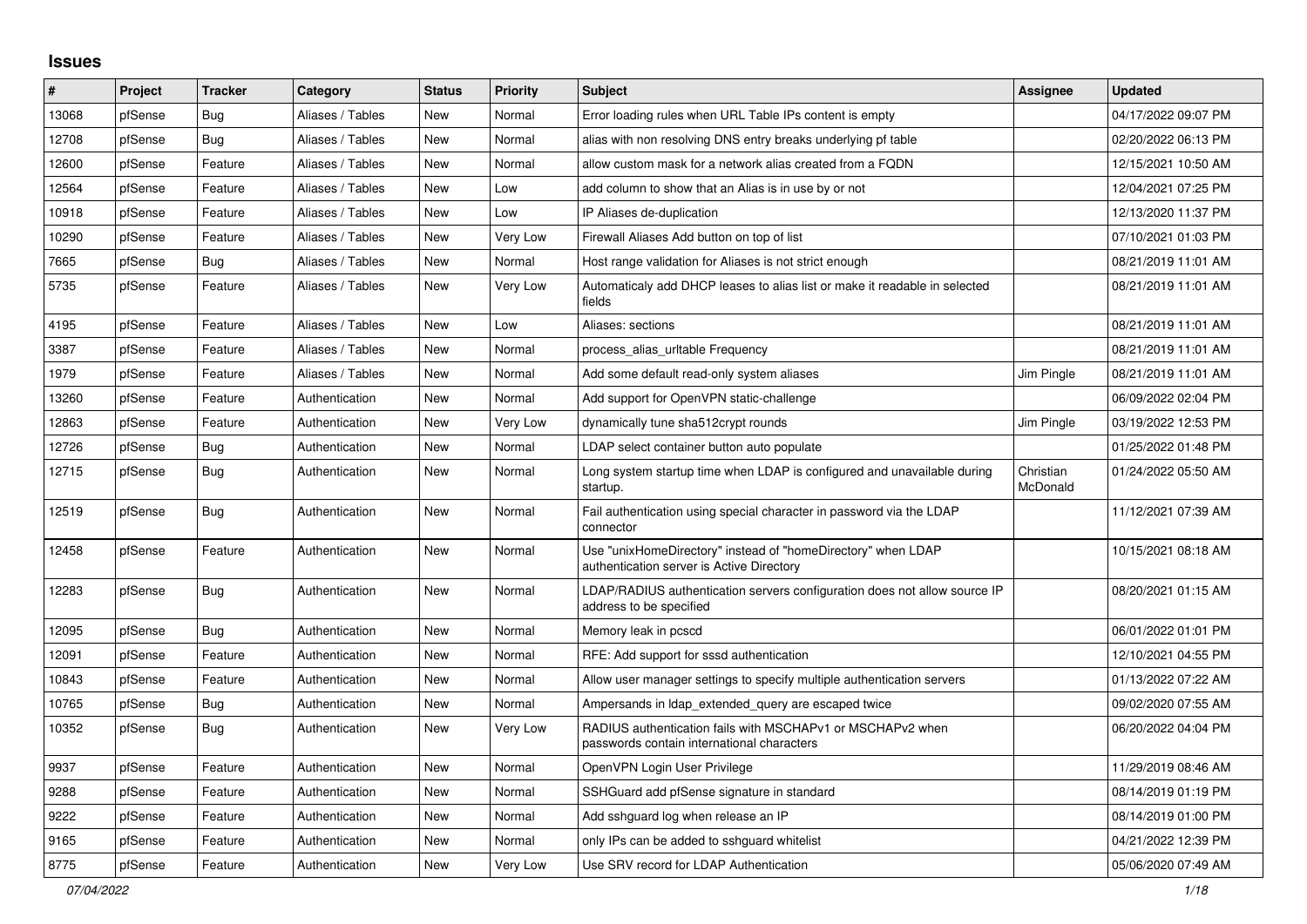| $\sharp$ | Project | <b>Tracker</b> | Category              | <b>Status</b> | <b>Priority</b> | <b>Subject</b>                                                                                        | Assignee          | <b>Updated</b>                        |
|----------|---------|----------------|-----------------------|---------------|-----------------|-------------------------------------------------------------------------------------------------------|-------------------|---------------------------------------|
| 8694     | pfSense | Feature        | Authentication        | New           | Very Low        | Client CA Auth for PFSense WebGui                                                                     |                   | 08/21/2019 09:25 AM                   |
| 8087     | pfSense | Bug            | Authentication        | New           | Normal          | Provide Calling-Station-ID to RADIUS backed VPN connections                                           |                   | 06/06/2020 05:36 AM                   |
| 6742     | pfSense | Feature        | Authentication        | New           | Normal          | OAuth2 authentication for OpenVPN (and for FreeRadius)                                                | Jim Thompson      | 10/19/2020 09:19 AM                   |
| 5825     | pfSense | Feature        | Authentication        | New           | Normal          | Allow EAP-RADIUS for authentication servers                                                           |                   | 08/21/2019 10:32 AM                   |
| 5652     | pfSense | Bug            | Authentication        | New           | Normal          | Radius IETF Class Group Assignment - Incorrect Standard                                               |                   | 08/13/2019 01:39 PM                   |
| 4242     | pfSense | Feature        | Authentication        | New           | Normal          | Two Factor or OTP Authentication for Admin Interface                                                  |                   | 01/04/2022 12:07 PM                   |
| 4098     | pfSense | Feature        | Authentication        | New           | Normal          | Add option to force a password change on login                                                        |                   | 08/21/2019 10:31 AM                   |
| 13289    | pfSense | Bug            | Backup / Restore      | New           | Low             | Attempting to restore a 0 byte "config.xml" prints an error that the file cannot<br>be read           |                   | 06/28/2022 12:01 PM                   |
| 13132    | pfSense | Bug            | Backup / Restore      | New           | Normal          | Two SSHDATA Sections in Restored Config Breaks Unit                                                   | Jim Pingle        | 06/29/2022 07:53 AM                   |
| 12774    | pfSense | Bug            | Backup / Restore      | New           | Normal          | Picture widget image is not saved in backup                                                           |                   | 04/04/2022 04:48 AM                   |
| 12553    | pfSense | Feature        | Backup / Restore      | New           | Normal          | Auto Config Backup: Allow selecting multiple backups for deletion                                     |                   | 02/22/2022 04:27 AM                   |
| 12249    | pfSense | Bug            | Backup / Restore      | New           | Normal          | HAProxy causing failed ACB backups                                                                    |                   | 11/15/2021 11:58 PM                   |
| 11110    | pfSense | Bug            | Backup / Restore      | New           | Normal          | Backup file should be checked before restoring a specific area                                        |                   | 12/05/2020 02:50 PM                   |
| 9775     | pfSense | Feature        | Backup / Restore      | New           | Normal          | AutoConfigBackup - Rolling per day/hour cap on changes, retention policy                              |                   | 09/20/2019 09:19 AM                   |
| 8076     | pfSense | Bug            | Backup / Restore      | New           | Normal          | User can easily apply an unusable interface configuration after restore                               |                   | 08/14/2019 10:52 AM                   |
| 7757     | pfSense | Bug            | Backup / Restore      | New           | Normal          | Auto Config Backup fails to upload unless Default Gateway is up                                       |                   | 08/16/2019 12:47 PM                   |
| 7688     | pfSense | Feature        | Backup / Restore      | <b>New</b>    | Low             | AutoConfigBackup - Info Icon - username only                                                          |                   | 10/22/2017 10:46 AM                   |
| 6608     | pfSense | Feature        | Backup / Restore      | New           | Low             | backup and restore dhcp                                                                               |                   | 07/13/2016 04:09 PM                   |
| 4681     | pfSense | Feature        | Backup / Restore      | New           | Normal          | AutoConfigBackup make a way to easily download a saved backup                                         |                   | 08/16/2019 12:46 PM                   |
| 3697     | pfSense | Feature        | Backup / Restore      | New           | Normal          | New backup/restore area: Certificates                                                                 |                   | 03/11/2017 11:30 AM                   |
| 3696     | pfSense | Feature        | Backup / Restore      | New           | Normal          | Multiple items backup/restore                                                                         |                   | 06/06/2014 02:33 PM                   |
| 1738     | pfSense | <b>Bug</b>     | Backup / Restore      | New           | Very Low        | Restore fails when username in backup is not matching                                                 |                   | 12/11/2021 07:51 PM                   |
| 1367     | pfSense | Feature        | Backup / Restore      | New           | Normal          | Input validation on partial config restores                                                           |                   | 03/21/2011 01:16 AM                   |
| 286      | pfSense | Feature        | Backup / Restore      | New           | Normal          | Backup/restore users individually                                                                     |                   | 01/09/2021 03:48 PM                   |
| 12782    | pfSense | Todo           | Build / Release       | <b>New</b>    | Normal          | Disable compatibility flag                                                                            | <b>Brad Davis</b> | 06/28/2022 12:01 PM                   |
| 4472     | pfSense | Feature        | Build / Release       | New           | Normal          | Cryptographically sign every (sub-)release                                                            |                   | 08/13/2019 12:53 PM                   |
| 13323    | pfSense | <b>Bug</b>     | <b>Captive Portal</b> | New           | Normal          | Captive Portal breaks policy based routing for mac address bypassed clients<br>after upgrade to 22.05 |                   | Kristof Provost   07/04/2022 02:07 PM |
| 13220    | pfSense | Feature        | Captive Portal        | <b>New</b>    | Very Low        | Voucher per-roll bandwidth restrictions and traffic quotas                                            |                   | 05/26/2022 08:16 AM                   |
| 13219    | pfSense | Feature        | Captive Portal        | New           | Very Low        | Enable/Disable single voucher roll                                                                    |                   | 05/26/2022 08:14 AM                   |
| 12730    | pfSense | Bug            | Captive Portal        | New           | Normal          | RADIUS accounting does not work if WAN is down                                                        |                   | 01/26/2022 05:13 AM                   |
| 12648    | pfSense | Bug            | <b>Captive Portal</b> | New           | Normal          | Undocumented variables 'listenporthttp' and 'listenporthttps'                                         |                   | 12/28/2021 10:44 AM                   |
| 12467    | pfSense | <b>Bug</b>     | Captive Portal        | New           | Normal          | CP error on client disconnect after reboot                                                            |                   | 10/17/2021 05:35 AM                   |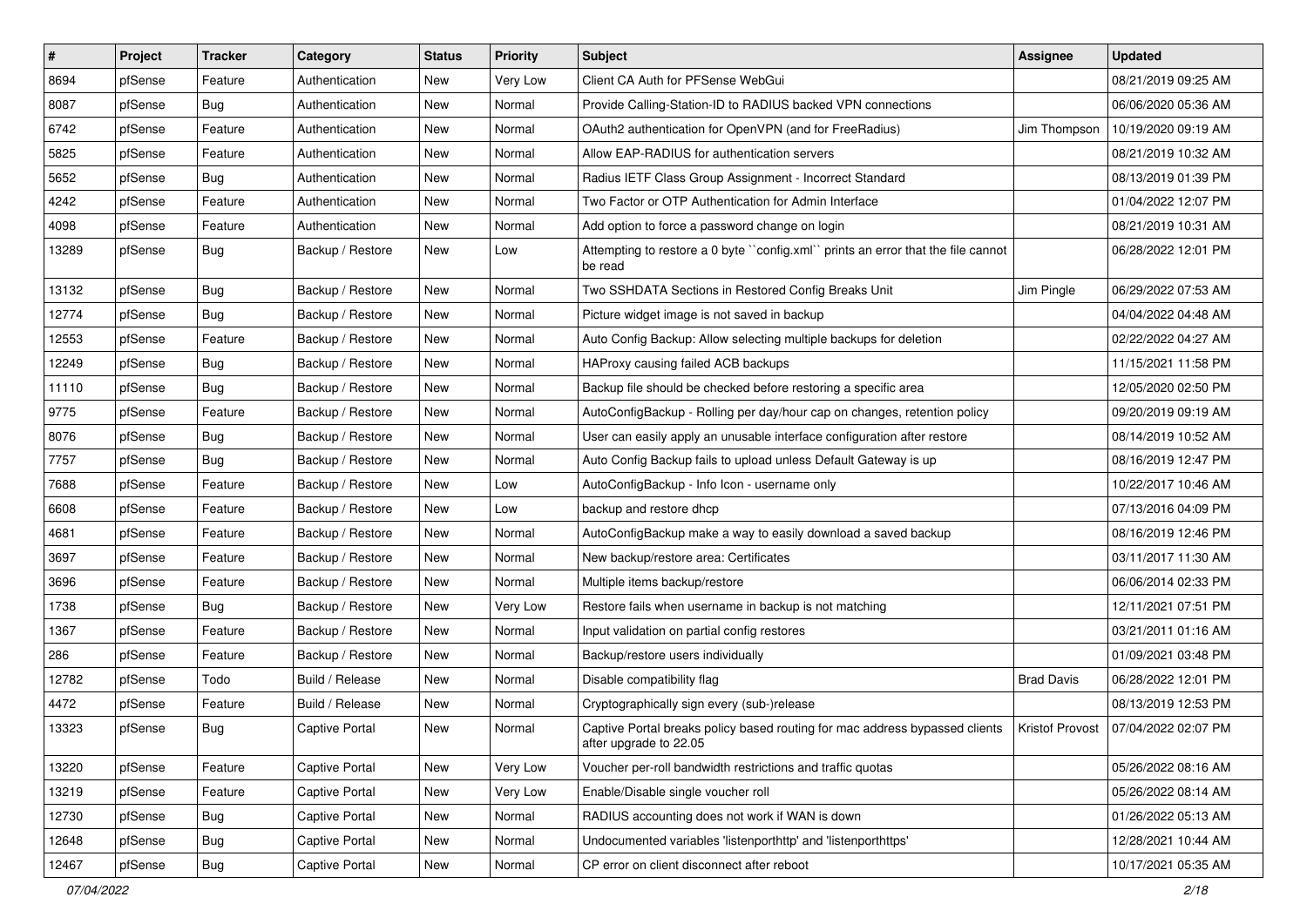| #     | Project | <b>Tracker</b> | Category              | <b>Status</b> | <b>Priority</b> | Subject                                                                                     | Assignee             | <b>Updated</b>      |
|-------|---------|----------------|-----------------------|---------------|-----------------|---------------------------------------------------------------------------------------------|----------------------|---------------------|
| 12357 | pfSense | Bug            | <b>Captive Portal</b> | <b>New</b>    | Normal          | Captive Portal popup Logout button loads full login page in popup when<br>clicked           |                      | 10/27/2021 12:10 PM |
| 11379 | pfSense | Feature        | <b>Captive Portal</b> | New           | Normal          | <b>Template Roll Printer</b>                                                                |                      | 02/07/2021 05:26 AM |
| 11189 | pfSense | Feature        | <b>Captive Portal</b> | <b>New</b>    | Normal          | Captive Portal - Tarpit option                                                              |                      | 12/23/2020 06:44 PM |
| 9970  | pfSense | Feature        | <b>Captive Portal</b> | <b>New</b>    | Low             | Captive Portal and SAML2 Integration                                                        | Mauro Braggio        | 10/12/2020 07:39 AM |
| 9627  | pfSense | Feature        | <b>Captive Portal</b> | New           | Normal          | Captive Portal only shows authenticated users                                               |                      | 08/14/2019 02:48 PM |
| 7971  | pfSense | Feature        | <b>Captive Portal</b> | New           | Normal          | Allow import, export and synchronization of MACs under Captive Portal<br>service            |                      | 10/19/2017 04:56 AM |
| 6956  | pfSense | Feature        | <b>Captive Portal</b> | <b>New</b>    | Normal          | Allow more control over concurrent logins                                                   |                      | 11/23/2016 12:01 PM |
| 4724  | pfSense | Feature        | <b>Captive Portal</b> | <b>New</b>    | Low             | Captive Portal Status Add Client Hostname                                                   |                      | 05/22/2015 08:38 AM |
| 3377  | pfSense | Feature        | <b>Captive Portal</b> | New           | Normal          | OAuth2 authentication in captive portal                                                     | Jim Thompson         | 10/19/2020 09:13 AM |
| 3053  | pfSense | Feature        | <b>Captive Portal</b> | New           | Normal          | Automatically add DHCP static addresses to CP passthru-mac                                  |                      | 06/21/2013 11:54 AM |
| 2963  | pfSense | Feature        | <b>Captive Portal</b> | <b>New</b>    | Normal          | Captive Portal MAC authentication request                                                   |                      | 08/22/2017 09:09 PM |
| 2573  | pfSense | Feature        | <b>Captive Portal</b> | New           | Normal          | Captive Portal support of RADIUS POD (Packet of Disconnect)                                 |                      | 10/17/2016 03:14 AM |
| 2545  | pfSense | Feature        | <b>Captive Portal</b> | <b>New</b>    | Low             | CaptivePortal: Custom "Re-authenticate every x minutes"                                     |                      | 07/08/2012 05:21 PM |
| 2025  | pfSense | Feature        | <b>Captive Portal</b> | New           | Normal          | Captive Portal: Easy accessible Logout page instead of Logout pop-up<br>window              |                      | 02/06/2016 04:59 AM |
| 1924  | pfSense | Feature        | <b>Captive Portal</b> | <b>New</b>    | Normal          | Ability of CP's allowed IP addresses to use aliases                                         |                      | 07/26/2018 04:28 AM |
| 1831  | pfSense | Feature        | <b>Captive Portal</b> | New           | Normal          | Captive portal IPv6 support                                                                 | Reid<br>Linnemann    | 06/28/2022 12:01 PM |
| 1675  | pfSense | Bug            | <b>Captive Portal</b> | <b>New</b>    | Normal          | Captive portal logout problems with pop-up blockers.                                        | <b>Jared Dillard</b> | 03/28/2016 01:37 PM |
| 385   | pfSense | Feature        | <b>Captive Portal</b> | New           | Normal          | Reverse captive portal                                                                      |                      | 08/13/2019 12:23 PM |
| 13110 | pfSense | <b>Bug</b>     | CARP                  | New           | Very Low        | changing CARP VIP address does not update outbound NAT interface IP                         |                      | 05/03/2022 02:52 PM |
| 8567  | pfSense | <b>Bug</b>     | CARP                  | New           | Normal          | Using IPv6 VIP alias for services may affect CARP IPv6 VIP work                             |                      | 06/12/2018 01:26 PM |
| 8566  | pfSense | <b>Bug</b>     | CARP                  | <b>New</b>    | Normal          | Wrong IPv6 source in NS request in case using of IPv6 alias                                 |                      | 06/12/2018 01:26 PM |
| 8100  | pfSense | <b>Bug</b>     | CARP                  | <b>New</b>    | Normal          | pfsync Initially Deletes States on Primary for Connections Established<br>through Secondary | Luiz Souza           | 02/08/2022 12:59 PM |
| 7648  | pfSense | <b>Bug</b>     | CARP                  | New           | Very Low        | SPAN ports on an interface renders CARP HA inoperative                                      |                      | 06/14/2017 09:19 PM |
| 5849  | pfSense | <b>Bug</b>     | CARP                  | <b>New</b>    | Normal          | Routing fail on CARP IPsec                                                                  |                      | 12/18/2021 04:41 PM |
| 2218  | pfSense | Feature        | CARP                  | New           | Normal          | Ability to delay CARP master status at boot time                                            |                      | 03/03/2021 11:57 AM |
| 2099  | pfSense | Todo           | CARP                  | New           | Normal          | Remove "queue" from CARP traffic                                                            |                      | 01/19/2012 10:59 AM |
| 13305 | pfSense | Feature        | Certificates          | New           | Normal          | Certificate Revocation page should show expiration date                                     |                      | 06/27/2022 10:26 AM |
| 12737 | pfSense | <b>Bug</b>     | Certificates          | New           | Normal          | CApath is not defined by default in curl                                                    |                      | 06/28/2022 12:01 PM |
| 11203 | pfSense | Bug            | Certificates          | New           | Normal          | certificate manager very slow                                                               |                      | 12/31/2020 11:57 AM |
| 10258 | pfSense | Feature        | Certificates          | New           | Very Low        | allow to sign CA                                                                            |                      | 02/20/2020 04:20 AM |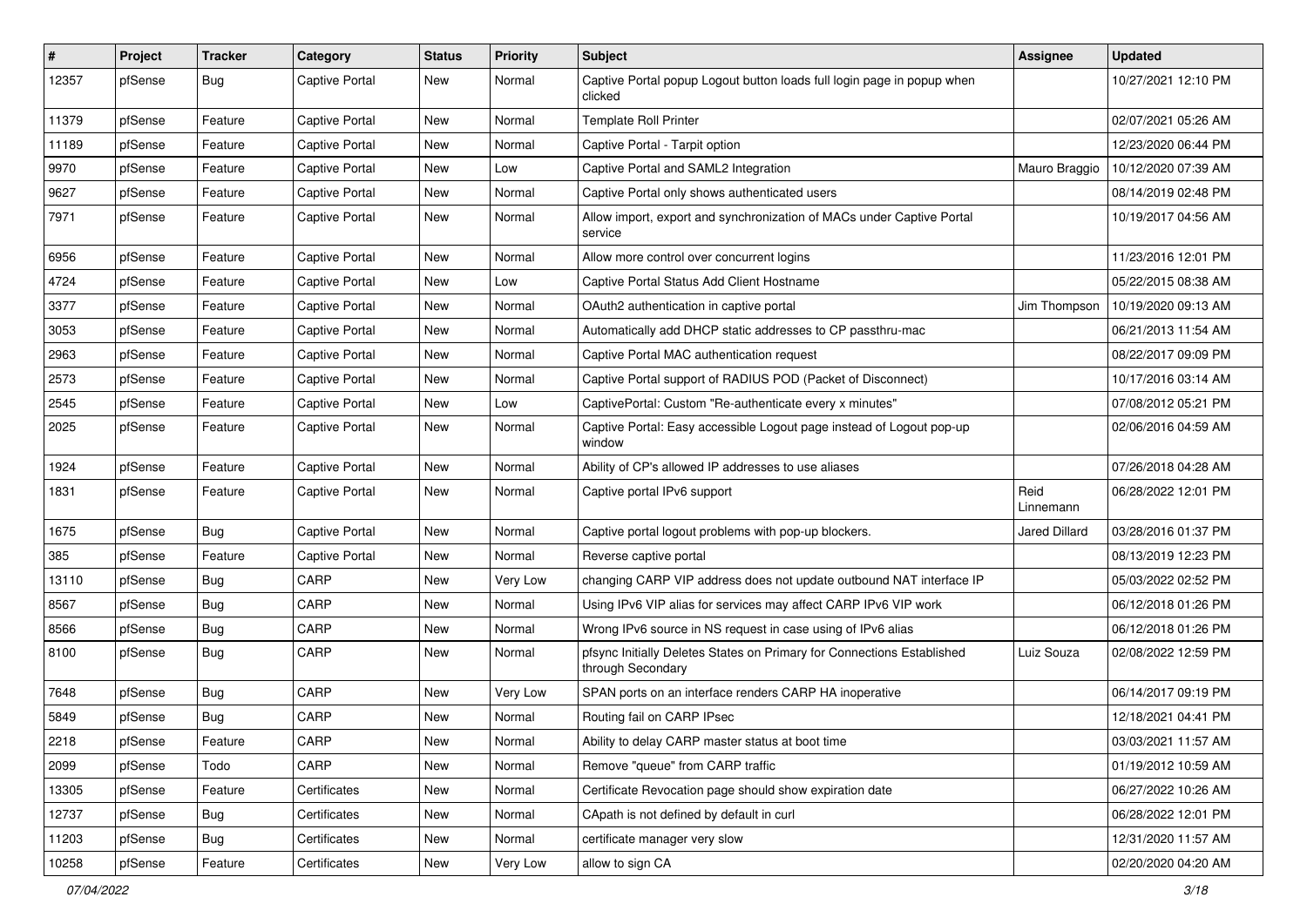| ∦     | Project | <b>Tracker</b> | Category                 | <b>Status</b> | <b>Priority</b> | Subject                                                                                                               | <b>Assignee</b> | <b>Updated</b>      |
|-------|---------|----------------|--------------------------|---------------|-----------------|-----------------------------------------------------------------------------------------------------------------------|-----------------|---------------------|
| 9889  | pfSense | <b>Bug</b>     | Certificates             | New           | Very Low        | CRL check for Intermediate CA CRLs fails                                                                              | Jim Pingle      | 11/08/2019 11:03 AM |
| 7289  | pfSense | <b>Bug</b>     | Certificates             | <b>New</b>    | Low             | Generating 4096bit Certificate                                                                                        |                 | 08/14/2019 09:56 AM |
| 2276  | pfSense | Feature        | Certificates             | New           | Normal          | Remote CRL fetch support                                                                                              |                 | 02/06/2016 04:14 AM |
| 1268  | pfSense | Feature        | Certificates             | New           | Normal          | Allow mass renewing of certs                                                                                          |                 | 11/01/2019 03:17 PM |
| 13288 | pfSense | Bug            | Configuration<br>Backend | <b>New</b>    | Normal          | Encode FreeRADIUS Custom Options                                                                                      |                 | 06/20/2022 10:36 AM |
| 13287 | pfSense | Feature        | Configuration<br>Backend | <b>New</b>    | Normal          | Encode OpenVPN Custom Options                                                                                         |                 | 06/20/2022 10:33 AM |
| 12483 | pfSense | Bug            | Configuration<br>Backend | <b>New</b>    | Normal          | GUI creates inconsistent config.xml                                                                                   |                 | 10/23/2021 06:48 AM |
| 10833 | pfSense | Bug            | Configuration<br>Backend | <b>New</b>    | Normal          | unbound exits on configuration error when link status flaps on LAN interface                                          |                 | 08/13/2020 11:53 PM |
| 6398  | pfSense | Bug            | Configuration<br>Backend | New           | Normal          | If config cannot be loaded due to corruption or bug, it isn't handled gracefully<br>(just stops)                      |                 | 08/13/2019 01:23 PM |
| 5902  | pfSense | Todo           | Configuration<br>Backend | <b>New</b>    | Normal          | Use a common place for default values                                                                                 |                 | 08/13/2019 12:53 PM |
| 3895  | pfSense | Feature        | Configuration<br>Backend | <b>New</b>    | Normal          | Timeout for "Apply change"                                                                                            |                 | 01/25/2021 08:07 AM |
| 13249 | pfSense | Bug            | Console Menu             | <b>New</b>    | Normal          | Running playback comands multiple times results in PHP error                                                          |                 | 06/06/2022 07:02 AM |
| 7747  | pfSense | Feature        | Console Menu             | <b>New</b>    | Normal          | Minor UI Tweak: Make hitting enter on the console (esp via SSH) should not<br>log you out, but simply redraw the menu |                 | 08/01/2017 04:03 PM |
| 6469  | pfSense | Feature        | Console Menu             | <b>New</b>    | Normal          | Improve help + self documentation in console PHP shell                                                                |                 | 08/13/2019 01:23 PM |
| 2693  | pfSense | Feature        | Console Menu             | New           | Normal          | Allow mapping mapping non-physical interfaces via console                                                             | Mathieu Simon   | 11/27/2012 03:00 PM |
| 13168 | pfSense | Feature        | Dashboard                | <b>New</b>    | Low             | Multiple Dashboard views for a single user                                                                            |                 | 05/16/2022 07:53 AM |
| 11759 | pfSense | <b>Bug</b>     | Dashboard                | New           | Normal          | Traffic graphs on dashboard double upload on pppoe links                                                              |                 | 12/30/2021 04:00 AM |
| 10401 | pfSense | Feature        | Dashboard                | New           | Normal          | Request: ability to sort/separate stopped/running Service(s) on Dashboard -><br>Services Status widget                |                 | 03/31/2020 04:48 PM |
| 10395 | pfSense | Feature        | Dashboard                | <b>New</b>    | Low             | Add Dashboard System Information support for more PC Engines APU<br>boards                                            |                 | 02/17/2022 01:02 AM |
| 10280 | pfSense | Feature        | Dashboard                | New           | Low             | DHCP Leases widget                                                                                                    |                 | 11/07/2020 09:18 PM |
| 9677  | pfSense | <b>Bug</b>     | Dashboard                | <b>New</b>    | Normal          | Dashboard hangs when widget needs data from a remote host which is down                                               |                 | 08/13/2019 09:15 AM |
| 9353  | pfSense | <b>Bug</b>     | Dashboard                | New           | Low             | PHPSession errors from limited access to dashboard and widgets                                                        |                 | 10/06/2020 09:31 AM |
| 8458  | pfSense | Feature        | Dashboard                | New           | Low             | Allow reordering of interface widget                                                                                  |                 | 08/14/2019 10:52 AM |
| 8157  | pfSense | <b>Bug</b>     | Dashboard                | New           | Very Low        | Traffic Graph clutter from time to time                                                                               |                 | 12/03/2017 06:40 AM |
| 7974  | pfSense | Feature        | Dashboard                | New           | Normal          | ZFS RAID Monitor Not available                                                                                        |                 | 08/20/2019 01:34 PM |
| 7934  | pfSense | Feature        | Dashboard                | New           | Very Low        | format support phone# for international use                                                                           |                 | 10/12/2017 04:38 PM |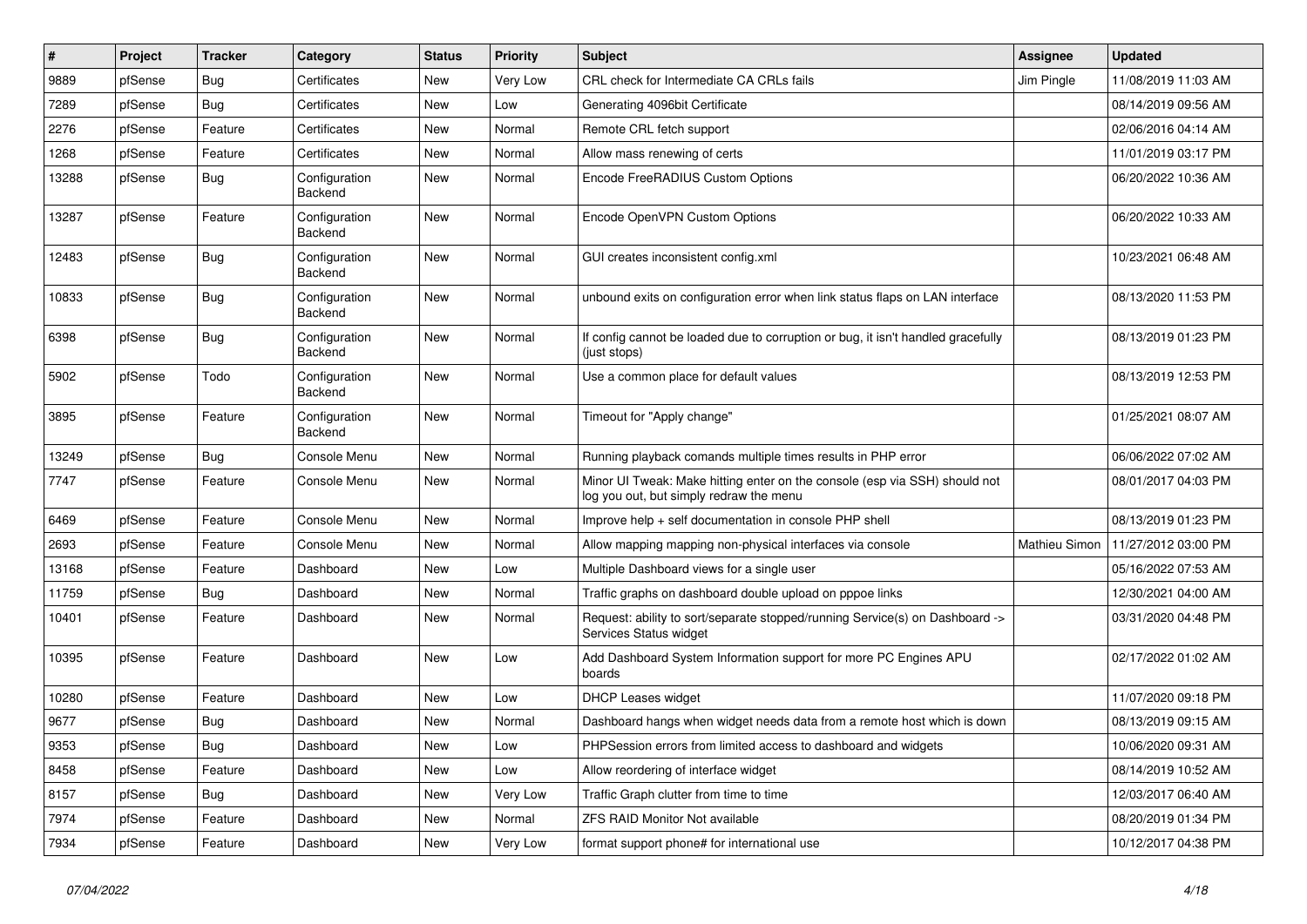| $\vert$ # | Project | <b>Tracker</b> | Category        | <b>Status</b> | <b>Priority</b> | Subject                                                                                          | <b>Assignee</b>      | <b>Updated</b>      |
|-----------|---------|----------------|-----------------|---------------|-----------------|--------------------------------------------------------------------------------------------------|----------------------|---------------------|
| 7857      | pfSense | <b>Bug</b>     | Dashboard       | New           | Very Low        | Interfaces Widget U/I fails to wrap IPV6 addresses when the string is too wide<br>for the widget |                      | 08/13/2019 09:15 AM |
| 7788      | pfSense | <b>Bug</b>     | Dashboard       | New           | Low             | Irregular updating of widgets like cpu/uptime on system widget.                                  |                      | 08/21/2019 09:03 AM |
| 7387      | pfSense | <b>Bug</b>     | Dashboard       | New           | Low             | New Traffic Graph in dashboard resets inverted view to normal view                               | <b>Jared Dillard</b> | 12/11/2021 08:14 PM |
| 7182      | pfSense | Feature        | Dashboard       | <b>New</b>    | Normal          | Break up System Widget on the Dashboard                                                          |                      | 08/21/2019 08:59 AM |
| 7113      | pfSense | Bug            | Dashboard       | New           | Normal          | Interface name in Traffic Graphs                                                                 |                      | 12/31/2021 05:40 PM |
| 6390      | pfSense | Todo           | Dashboard       | New           | Low             | Autoscale from Traffic Graph not correct size (big graphs)                                       |                      | 05/23/2016 01:38 PM |
| 5567      | pfSense | Feature        | Dashboard       | New           | Low             | CARP status widget does not update in real time                                                  |                      | 08/20/2019 03:33 PM |
| 4646      | pfSense | Feature        | Dashboard       | <b>New</b>    | Normal          | Recover valuable vertical screen real estate in dashboard                                        |                      | 04/20/2015 07:46 PM |
| 3411      | pfSense | <b>Bug</b>     | Dashboard       | New           | Low             | Interfaces and statistics dashboard widgets very slow with large numbers of<br>interfaces        |                      | 01/24/2014 02:09 AM |
| 2479      | pfSense | Feature        | Dashboard       | <b>New</b>    | Normal          | Allow reordering of the traffic graphs on the dashboard                                          |                      | 06/08/2012 04:13 PM |
| 7244      | pfSense | Feature        | Developer Tools | <b>New</b>    | Normal          | Publish pfsense as a Vagrant Basebox                                                             |                      | 01/29/2019 04:09 AM |
| 1219      | pfSense | Feature        | Developer Tools | New           | Low             | Ship DTRACE enabled kernels in the images                                                        |                      | 07/26/2017 03:14 AM |
| 13273     | pfSense | <b>Bug</b>     | DHCP (IPv4)     | New           | Normal          | dhclient can use conflicting recorded leases                                                     |                      | 06/14/2022 11:07 AM |
| 13263     | pfSense | <b>Bug</b>     | DHCP (IPv4)     | <b>New</b>    | Low             | Deleting a static DHCP entry when the related IP is not in the arp table<br>spams the log        |                      | 06/10/2022 11:18 AM |
| 13256     | pfSense | Feature        | DHCP (IPv4)     | <b>New</b>    | Normal          | Better handling of duplicate IPs in static DHCP assignments                                      |                      | 06/11/2022 04:51 PM |
| 13250     | pfSense | Todo           | DHCP (IPv4)     | New           | Very Low        | Clean up DHCP Server option language                                                             | Jim Pingle           | 06/28/2022 12:01 PM |
| 13217     | pfSense | Bug            | DHCP (IPv4)     | New           | Normal          | dhclient using default pid file location which does not exist                                    | Viktor Gurov         | 05/26/2022 08:09 AM |
| 12922     | pfSense | Bug            | DHCP (IPv4)     | <b>New</b>    | Normal          | Classless static routes received on DHCP WAN can override chosen default<br>gateway              |                      | 03/28/2022 10:08 AM |
| 12070     | pfSense | Bug            | DHCP (IPv4)     | <b>New</b>    | Low             | <b>VLAN0 for WAN DHCP</b>                                                                        |                      | 12/23/2021 04:31 PM |
| 12067     | pfSense | <b>Bug</b>     | DHCP (IPv4)     | New           | Very Low        | <b>DHCP Monitoring Statistics Error</b>                                                          |                      | 06/21/2021 08:39 AM |
| 11004     | pfSense | Feature        | DHCP (IPv4)     | <b>New</b>    | Low             | DHCP reservations with no IP address show entries in DHCP leases                                 |                      | 10/26/2020 07:22 AM |
| 10802     | pfSense | Feature        | DHCP (IPv4)     | <b>New</b>    | Very Low        | Seperator for DHCP Static Mapped leases                                                          |                      | 07/31/2020 10:30 AM |
| 10345     | pfSense | Feature        | DHCP (IPv4)     | New           | Normal          | DHCP lease distinction between online and offline                                                |                      | 03/16/2020 07:56 AM |
| 10250     | pfSense | Feature        | DHCP (IPv4)     | New           | Very Low        | DHCP lease view by interface                                                                     |                      | 02/11/2020 07:47 AM |
| 9732      | pfSense | Feature        | DHCP (IPv4)     | <b>New</b>    | Normal          | System UTC time offset in DHCP Option 2                                                          |                      | 09/06/2019 08:39 PM |
| 9343      | pfSense | <b>Bug</b>     | DHCP (IPv4)     | New           | Normal          | diag_arp.php times out with large DHCPD leases table                                             |                      | 08/14/2019 01:19 PM |
| 9130      | pfSense | Feature        | DHCP (IPv4)     | <b>New</b>    | Normal          | Request ID [#INC-16195]: DHCP - PXE Boot                                                         |                      | 09/10/2020 01:39 PM |
| 8879      | pfSense | Feature        | DHCP (IPv4)     | New           | Very Low        | DHCP options ADD force options                                                                   |                      | 09/07/2018 09:14 AM |
| 8614      | pfSense | Bug            | DHCP (IPv4)     | New           | Normal          | Cannot remove Additional BOOTP/DHCP Options                                                      |                      | 08/21/2019 09:15 AM |
| 8330      | pfSense | Feature        | DHCP (IPv4)     | New           | Normal          | add options for ddns-local-address statements                                                    |                      | 04/27/2021 12:31 PM |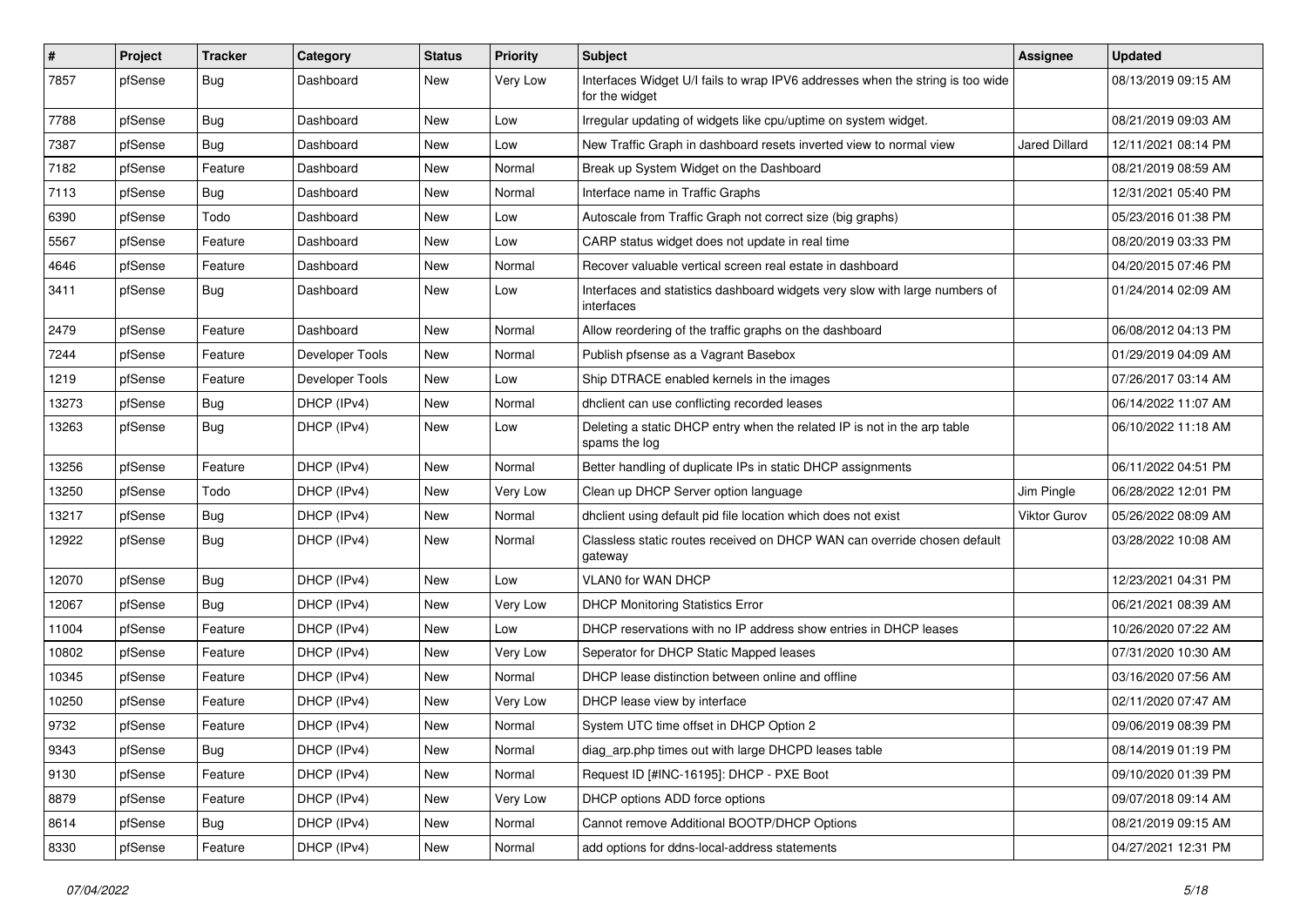| #     | Project | <b>Tracker</b> | Category    | <b>Status</b> | <b>Priority</b> | Subject                                                                                                                            | <b>Assignee</b>      | <b>Updated</b>      |
|-------|---------|----------------|-------------|---------------|-----------------|------------------------------------------------------------------------------------------------------------------------------------|----------------------|---------------------|
| 7441  | pfSense | Feature        | DHCP (IPv4) | New           | Low             | Display start/end times for Static Mapping leases on DHCP Leases/DHCPv6<br>Leases                                                  |                      | 08/21/2019 10:48 AM |
| 7405  | pfSense | Feature        | DHCP (IPv4) | New           | Normal          | Ability to add dhcp host reservations from "Diagnostics -> ARP table"                                                              |                      | 10/12/2020 08:22 AM |
| 7172  | pfSense | <b>Bug</b>     | DHCP (IPv4) | New           | Normal          | Sorting by hostname in Services > DHCP Server > LAN should be "natural"<br>(alphanumeric friendly)                                 |                      | 08/20/2019 03:47 PM |
| 6960  | pfSense | Feature        | DHCP (IPv4) | New           | Normal          | Consider replacing ISC DHCP server with KEA DHCP                                                                                   |                      | 09/24/2020 01:59 PM |
| 6615  | pfSense | Feature        | DHCP (IPv4) | New           | Normal          | new DHCP server option                                                                                                             |                      | 08/13/2019 01:39 PM |
| 6544  | pfSense | Feature        | DHCP (IPv4) | New           | Very Low        | RFC 3046 DHCP Option 82 support (and RFC 3315/4649/4580 for IPv6)                                                                  |                      | 07/13/2020 02:14 AM |
| 5080  | pfSense | Feature        | DHCP (IPv4) | New           | Normal          | Settings tab under Services>DHCP Server                                                                                            |                      | 08/13/2019 12:53 PM |
| 4899  | pfSense | Feature        | DHCP (IPv4) | New           | Normal          | Additional BOOTP/DHCP Options should allow a force option                                                                          |                      | 01/02/2018 02:24 PM |
| 4451  | pfSense | <b>Bug</b>     | DHCP (IPv4) | New           | Low             | Status DHCP Leases shows double entries for static entries without IP<br>address                                                   | <b>Phillip Davis</b> | 05/21/2022 04:55 PM |
| 3771  | pfSense | <b>Bug</b>     | DHCP (IPv4) | New           | Normal          | Webinterface and dhcpdcrashes with 500+ static leases                                                                              |                      | 08/21/2019 09:26 AM |
| 3534  | pfSense | Feature        | DHCP (IPv4) | New           | Normal          | DDNS using arbitrary zone primary                                                                                                  |                      | 07/08/2014 11:40 AM |
| 3404  | pfSense | Bug            | DHCP (IPv4) | New           | Normal          | DHCP Server Fails to Start on Interfaces that are Slow to Come Online<br>During Boot                                               |                      | 02/11/2014 05:09 PM |
| 2983  | pfSense | Feature        | DHCP (IPv4) | New           | Normal          | DHCPD: Add vendor-class-identifier and MAC-OIDs                                                                                    |                      | 05/29/2020 09:24 PM |
| 2774  | pfSense | Feature        | DHCP (IPv4) | New           | Normal          | Extend DHCP Pools code to allow using different subnets                                                                            |                      | 08/19/2019 10:27 AM |
| 2323  | pfSense | Feature        | DHCP (IPv4) | New           | Low             | GUI doesn't allow to configure DHCP server to serve IP addresses belonging<br>to subnets wich are not associated with an interface |                      | 08/19/2019 10:27 AM |
| 13296 | pfSense | Feature        | DHCP (IPv6) | New           | Normal          | Add support for DHCP6 OPTION_PD_EXCLUDE (RFC 6603)                                                                                 |                      | 06/24/2022 10:10 PM |
| 13253 | pfSense | Bug            | DHCP (IPv6) | New           | Normal          | 'dhcp6c' is not restarted when applying settings when multiple WANs are<br>configured for DHCP6                                    |                      | 06/28/2022 12:01 PM |
| 13248 | pfSense | Regression     | DHCP (IPv6) | New           | Normal          | IPv6 Router Advertisements runs when config.xml does not contain an entry<br>for the interface                                     |                      | 06/05/2022 07:44 PM |
| 13237 | pfSense | Bug            | DHCP (IPv6) | New           | Normal          | dhcp6c script cannot be executed safely                                                                                            |                      | 06/01/2022 11:20 AM |
| 12823 | pfSense | <b>Bug</b>     | DHCP (IPv6) | New           | Normal          | Multiple DHCP6 WAN connections PPPoE interface 'defached' status                                                                   |                      | 02/18/2022 05:39 AM |
| 12581 | pfSense | Regression     | DHCP (IPv6) | New           | Normal          | CARP IPv6 assigned address does not get advertised to endpoints with<br><b>RADV</b>                                                |                      | 12/16/2021 02:34 PM |
| 10822 | pfSense | <b>Bug</b>     | DHCP (IPv6) | New           | Normal          | Deprecated IPv6 prefix won't be announced as deprecated to clients                                                                 |                      | 08/10/2020 09:23 AM |
| 10714 | pfSense | <b>Bug</b>     | DHCP (IPv6) | New           | Normal          | radvd only gives out the prefix of the "first" IPv6 address of an interface                                                        |                      | 10/06/2020 01:03 PM |
| 9575  | pfSense | Feature        | DHCP (IPv6) | New           | Very Low        | RFC 7078 - Distributing Address Selection Policy Using DHCPv6                                                                      |                      | 08/14/2019 02:39 PM |
| 9536  | pfSense | Feature        | DHCP (IPv6) | New           | Normal          | Support dynamic prefix in DHCPv6 Server                                                                                            |                      | 05/25/2022 04:27 AM |
| 9136  | pfSense | <b>Bug</b>     | DHCP (IPv6) | New           | High            | IPv6 Tracking Interfaces Lose IPv6 Address in Certain Cases                                                                        |                      | 04/21/2022 12:39 PM |
| 7821  | pfSense | Bug            | DHCP (IPv6) | New           | Normal          | GIF does not support broadcast                                                                                                     |                      | 08/29/2017 10:50 AM |
| 7734  | pfSense | Bug            | DHCP (IPv6) | New           | Normal          | Using opton ia pd0 does not renew prefix and prefix get dropped                                                                    |                      | 07/31/2017 03:46 AM |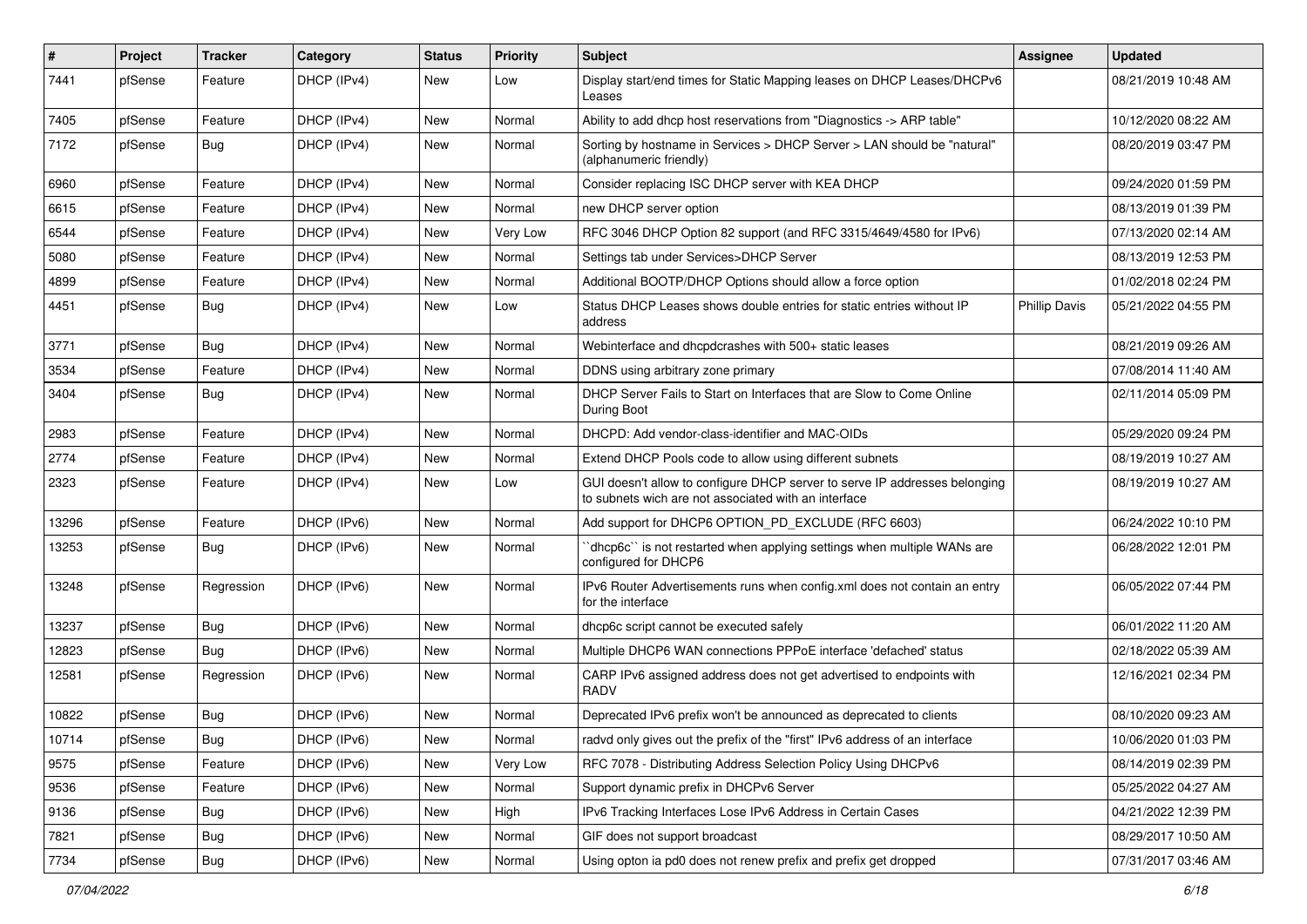| #     | Project | <b>Tracker</b> | Category             | <b>Status</b> | Priority | <b>Subject</b>                                                                            | Assignee           | <b>Updated</b>      |
|-------|---------|----------------|----------------------|---------------|----------|-------------------------------------------------------------------------------------------|--------------------|---------------------|
| 6873  | pfSense | Bug            | DHCP (IPv6)          | New           | Low      | radvd - Too many addresses in RDNSS section when previously using<br>DHCP <sub>v6</sub>   | Dominic<br>McKeown | 06/06/2018 10:45 AM |
| 6691  | pfSense | Bug            | DHCP (IPv6)          | New           | Normal   | dhcp6c quits after only two tries if no response was received                             |                    | 12/07/2020 04:25 PM |
| 6283  | pfSense | Feature        | DHCP (IPv6)          | New           | Normal   | Register DHCPv6 leases with DNS resolver                                                  |                    | 08/21/2019 10:48 AM |
| 6051  | pfSense | Bug            | DHCP (IPv6)          | <b>New</b>    | Normal   | DHCPv6 Client Failure for additional WAN Address causes<br>2-seconds-service-restart-loop |                    | 12/03/2020 01:08 AM |
| 5950  | pfSense | Feature        | DHCP (IPv6)          | New           | Normal   | DHCPv6 Server support for PD of PD-obtained networks                                      |                    | 03/04/2016 03:04 AM |
| 3185  | pfSense | Feature        | DHCP (IPv6)          | New           | Normal   | Accommodate a DHCPv6 failover-like mechanism                                              |                    | 11/24/2017 10:44 AM |
| 12508 | pfSense | <b>Bug</b>     | <b>DHCP Relay</b>    | New           | Normal   | DHCP Relay over VPN                                                                       |                    | 11/06/2021 11:25 AM |
| 12120 | pfSense | Feature        | <b>DHCP Relay</b>    | <b>New</b>    | Normal   | Permit several sets of destination DHCP servers in DHCP relay                             |                    | 07/11/2021 05:41 PM |
| 11149 | pfSense | Bug            | <b>DHCP Relay</b>    | New           | Normal   | DHCP relay won't start with DHCP server behind gateway                                    |                    | 03/22/2021 05:13 AM |
| 10715 | pfSense | <b>Bug</b>     | <b>DHCP Relay</b>    | New           | Normal   | DHCPv6 relay always uses the "first" IPv6 address of an interface                         |                    | 06/29/2020 05:01 AM |
| 9680  | pfSense | Feature        | <b>DHCP Relay</b>    | <b>New</b>    | Normal   | Seperate DHCP Server and relay per interface                                              |                    | 02/27/2020 10:47 AM |
| 4680  | pfSense | <b>Bug</b>     | <b>DHCP Relay</b>    | New           | Normal   | DHCP relay does not work with DHCP server on other end of OpenVPN<br>tunnel               |                    | 05/05/2015 06:55 PM |
| 13322 | pfSense | Feature        | Diagnostics          | <b>New</b>    | Low      | Define Packet Capture Protocol                                                            |                    | 06/30/2022 06:45 AM |
| 12343 | pfSense | Feature        | Diagnostics          | New           | Low      | Real time traffic monitoring                                                              |                    | 09/06/2021 01:26 PM |
| 11856 | pfSense | Feature        | Diagnostics          | New           | Normal   | Replace/add Alias or DNS names for known LAN addresses in the State<br>table              |                    | 04/27/2021 08:01 AM |
| 9718  | pfSense | Feature        | Diagnostics          | New           | Low      | Make diag_states_summary table sortable                                                   |                    | 10/06/2020 09:12 AM |
| 7848  | pfSense | <b>Bug</b>     | Diagnostics          | <b>New</b>    | Low      | NDP Table Sort by Expiration Error                                                        |                    | 08/26/2019 02:56 PM |
| 7590  | pfSense | <b>Bug</b>     | Diagnostics          | New           | Normal   | diag edit do not save when nothing to sae (in directory browse view)                      |                    | 05/20/2017 05:04 PM |
| 7589  | pfSense | Bug            | <b>Diagnostics</b>   | New           | Normal   | diag_edit.php old print_info_box                                                          |                    | 05/20/2017 05:02 PM |
| 7459  | pfSense | Feature        | Diagnostics          | New           | Low      | "Refresh" button for Diagnostics/Tables display                                           |                    | 08/21/2019 09:27 AM |
| 7442  | pfSense | Feature        | Diagnostics          | New           | Low      | Suggestions for Diagnostics / ARP Table and Diagnostics / NDP Table                       |                    | 08/21/2019 09:27 AM |
| 6804  | pfSense | Feature        | <b>Diagnostics</b>   | <b>New</b>    | Very Low | Add row counter into Diagnostics -> Edit File                                             |                    | 08/20/2019 03:44 PM |
| 5556  | pfSense | Feature        | Diagnostics          | New           | Normal   | No error when downloading non-existing file on Diagnostics/Execute                        |                    | 08/20/2019 03:43 PM |
| 4914  | pfSense | Feature        | Diagnostics          | New           | Low      | <b>Packet Capture Settings</b>                                                            |                    | 08/20/2019 08:51 AM |
| 4456  | pfSense | Feature        | Diagnostics          | New           | Normal   | Packet capture additional filtering options                                               |                    | 08/20/2019 03:30 PM |
| 1656  | pfSense | Feature        | Diagnostics          | New           | Normal   | Teach pfctl to kill states by port number                                                 |                    | 08/21/2019 09:55 AM |
| 12139 | pfSense | Feature        | <b>DNS Forwarder</b> | <b>New</b>    | Normal   | Add support in for specifying a DNSMASQ configuration file                                |                    | 07/16/2021 09:45 PM |
| 7329  | pfSense | Bug            | <b>DNS Forwarder</b> | New           | Low      | DHCP Not Updating DNS                                                                     |                    | 01/21/2022 09:16 PM |
| 2410  | pfSense | Feature        | <b>DNS Forwarder</b> | New           | Normal   | Support name based aliasing via CNAMEs or some other mechanism.                           |                    | 12/11/2012 09:56 PM |
| 13254 | pfSense | Bug            | <b>DNS Resolver</b>  | New           | Normal   | DNS resolver does not update "unbound.conf" file during link down events                  |                    | 06/28/2022 12:01 PM |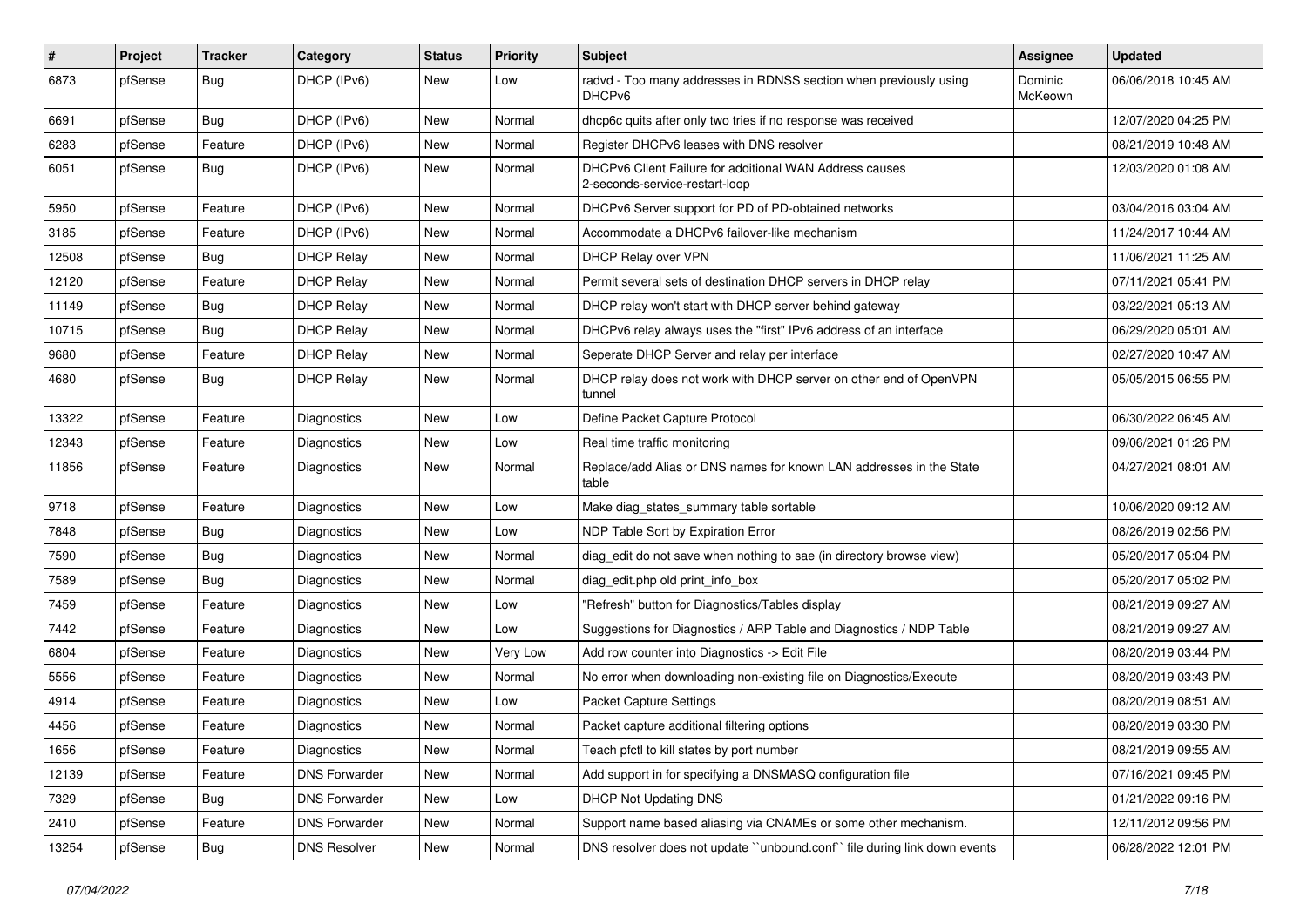| #     | Project | <b>Tracker</b> | Category            | <b>Status</b> | <b>Priority</b> | Subject                                                                                                                       | <b>Assignee</b> | <b>Updated</b>      |
|-------|---------|----------------|---------------------|---------------|-----------------|-------------------------------------------------------------------------------------------------------------------------------|-----------------|---------------------|
| 12612 | pfSense | <b>Bug</b>     | <b>DNS Resolver</b> | New           | Normal          | DNS Resolver is restarted during every "rc.newwanip" event                                                                    |                 | 06/28/2022 12:01 PM |
| 12551 | pfSense | Feature        | <b>DNS Resolver</b> | New           | Low             | Add ability to set DNS resolver search domain list                                                                            |                 | 12/01/2021 11:18 AM |
| 11921 | pfSense | Feature        | <b>DNS Resolver</b> | New           | Very Low        | Feature Request: Compile unbound with EDNS Client Subnet (ECS) module<br>(--enable-subnet)                                    |                 | 05/14/2021 07:29 AM |
| 10624 | pfSense | <b>Bug</b>     | <b>DNS Resolver</b> | New           | Normal          | Unbound configuration memory leak with python module + register DHCP<br>leases active                                         |                 | 02/26/2021 10:27 AM |
| 10342 | pfSense | <b>Bug</b>     | <b>DNS Resolver</b> | New           | Normal          | Unbound domain overrides stop resolving periodically. They only resume<br>after the service has been restarted.               |                 | 03/13/2020 10:35 AM |
| 10143 | pfSense | <b>Bug</b>     | <b>DNS Resolver</b> | New           | Normal          | System hostname DNS entry is assigned to the wrong IP on multi-wan setups                                                     |                 | 12/31/2019 02:33 PM |
| 9654  | pfSense | <b>Bug</b>     | <b>DNS Resolver</b> | New           | Normal          | After reboot, the DNS resolver must be restarted before it will advertise the<br>ipv6 DNS address of the router.              |                 | 11/20/2020 03:12 AM |
| 9436  | pfSense | Feature        | <b>DNS Resolver</b> | New           | Normal          | Unbound: enable dnstap support                                                                                                |                 | 03/27/2019 07:54 PM |
| 9037  | pfSense | <b>Bug</b>     | <b>DNS Resolver</b> | New           | Normal          | Unbound not logging to syslog after reboot                                                                                    |                 | 10/12/2018 05:09 AM |
| 8236  | pfSense | Feature        | <b>DNS Resolver</b> | New           | Normal          | Ability to configure "forward-first" and "forward-host" options for more robust<br>domain overrides in DNS Resolver           |                 | 12/26/2017 01:26 AM |
| 7852  | pfSense | Feature        | <b>DNS Resolver</b> | New           | Normal          | Add views support to Unbound GUI                                                                                              |                 | 09/11/2017 12:26 PM |
| 7495  | pfSense | Feature        | <b>DNS Resolver</b> | New           | Low             | Ability to set TTL for local for Unbound host overrides and dhcp leases                                                       |                 | 03/06/2018 09:46 AM |
| 7152  | pfSense | <b>Bug</b>     | <b>DNS Resolver</b> | New           | Normal          | Unbound / DNS Resolver issue if "Register DHCP static mappings in the<br>DNS Resolver" set before wildcard DNS custom options |                 | 12/18/2021 04:59 PM |
| 6103  | pfSense | Feature        | <b>DNS Resolver</b> | New           | Normal          | DNS Resolver Outgoing Interfaces should be able to use Gateway Groups                                                         |                 | 10/21/2019 08:02 AM |
| 4798  | pfSense | Feature        | <b>DNS Resolver</b> | New           | Normal          | Make host and domain overrides available to both DNS Resolver and DNS<br>Forwarder                                            |                 | 06/29/2015 02:14 AM |
| 1819  | pfSense | Bug            | <b>DNS Resolver</b> | <b>New</b>    | Normal          | DNS Resolver Not Registering DHCP Server Specified Domain Name                                                                | Luiz Souza      | 04/28/2022 01:53 PM |
| 13167 | pfSense | Bug            | <b>Dynamic DNS</b>  | New           | Normal          | phpDynDNS: DigitalOcean ddns update fails (bad request, invalid character<br>'-' in request id)                               |                 | 06/16/2022 09:30 PM |
| 12848 | pfSense | Feature        | <b>Dynamic DNS</b>  | New           | Normal          | Evaluation of the DynDNS "Result Match" string                                                                                |                 | 02/22/2022 02:01 AM |
| 12602 | pfSense | Feature        | <b>Dynamic DNS</b>  | <b>New</b>    | Normal          | DHCPv6 should allow DDNS Client updates for hosts                                                                             |                 | 12/15/2021 11:00 AM |
| 11177 | pfSense | <b>Bug</b>     | <b>Dynamic DNS</b>  | New           | Normal          | DDNSv6 not using Check IP Services                                                                                            |                 | 12/21/2020 05:02 AM |
| 11147 | pfSense | <b>Bug</b>     | <b>Dynamic DNS</b>  | New           | Normal          | Domeneshop DynDNS IPv4 and IPv6                                                                                               |                 | 12/09/2020 11:47 PM |
| 11084 | pfSense | Feature        | Dynamic DNS         | New           | Normal          | Dynamic DNS include option to specify virtual IP addresses                                                                    |                 | 11/19/2020 01:26 PM |
| 10962 | pfSense | Feature        | Dynamic DNS         | New           | Normal          | Add Cpanel support for Dynamic DNS Clients                                                                                    |                 | 12/28/2020 01:56 PM |
| 10000 | pfSense | <b>Bug</b>     | Dynamic DNS         | New           | Normal          | Azure Dynamic DNS A and AAAA Records for Apex Zone                                                                            |                 | 03/31/2020 09:03 AM |
| 9805  | pfSense | <b>Bug</b>     | Dynamic DNS         | New           | Normal          | dynDNS cloudflare multiple entries                                                                                            |                 | 10/02/2019 04:51 PM |
| 9664  | pfSense | <b>Bug</b>     | Dynamic DNS         | New           | Normal          | DynDNS and Dual-wan problem with CloudFlare (works with No-Ip)                                                                |                 | 08/03/2019 10:00 AM |
| 9504  | pfSense | <b>Bug</b>     | Dynamic DNS         | New           | Normal          | Multiple Dynamic DNS update notifications for the same interface, not<br>differentiated by the hostname                       |                 | 05/07/2019 07:46 AM |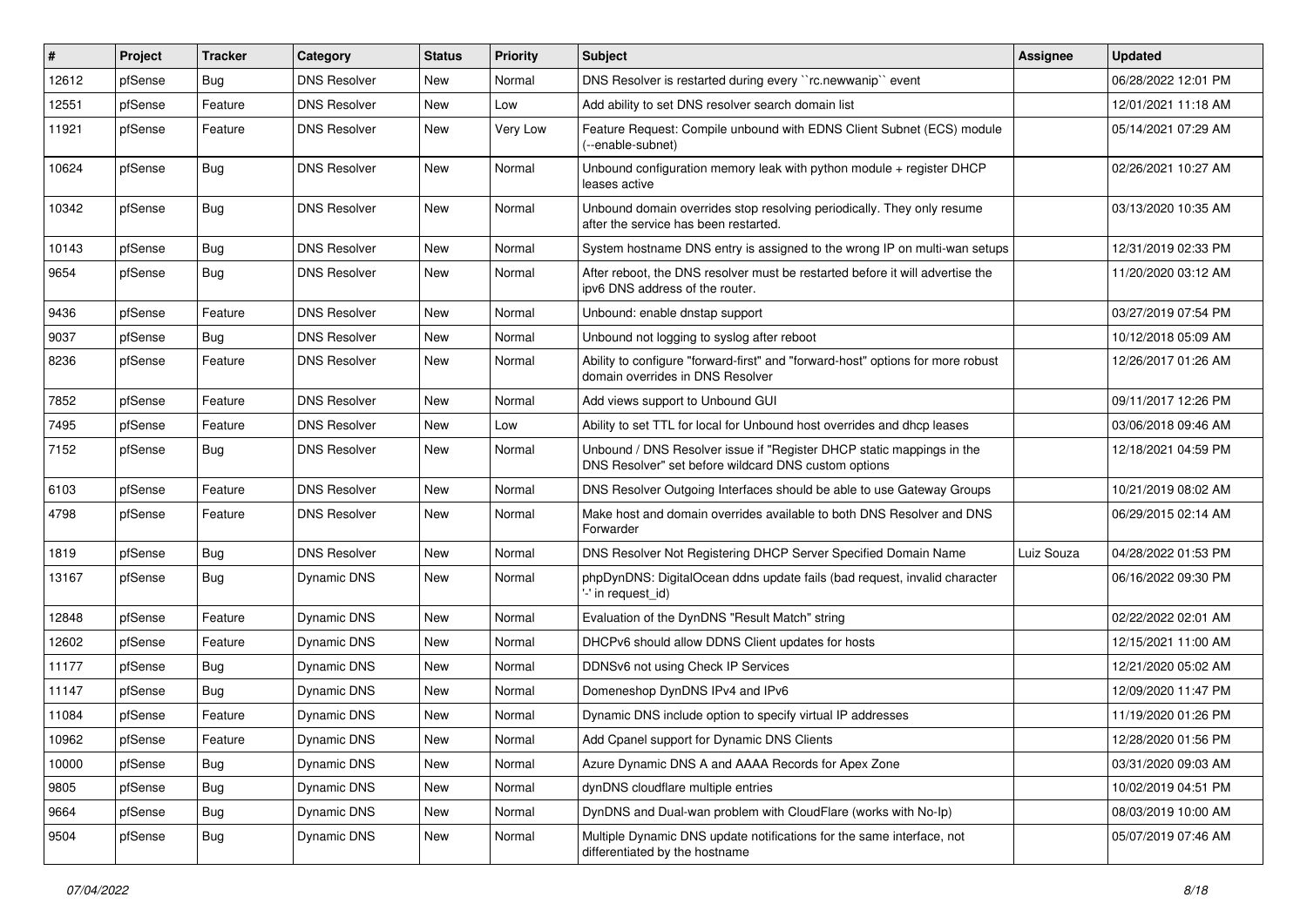| #     | Project | <b>Tracker</b> | Category           | <b>Status</b> | <b>Priority</b> | Subject                                                                                           | Assignee   | <b>Updated</b>      |
|-------|---------|----------------|--------------------|---------------|-----------------|---------------------------------------------------------------------------------------------------|------------|---------------------|
| 9063  | pfSense | Feature        | <b>Dynamic DNS</b> | New           | Normal          | Allow dynamic DNS client entry to specify which Check IP service to use                           |            | 10/24/2018 11:53 AM |
| 8500  | pfSense | Bug            | Dynamic DNS        | New           | Low             | Incorrect categorization of status/info messages from phpDynDNS                                   |            | 08/16/2019 12:50 PM |
| 8432  | pfSense | <b>Bug</b>     | Dynamic DNS        | New           | Normal          | Dynamic DNS Client gives an error that it can't find IPv6 address when WAN<br>interface is a LAGG |            | 09/17/2020 05:23 AM |
| 8406  | pfSense | <b>Bug</b>     | <b>Dynamic DNS</b> | New           | Normal          | DDNS IPV6 Cloudflare Client does not detect PPOE address                                          |            | 03/31/2018 11:56 AM |
| 7718  | pfSense | Feature        | Dynamic DNS        | New           | Very Low        | Hostname for Custom DynDNS Updater.                                                               |            | 07/24/2017 10:05 AM |
| 7418  | pfSense | Feature        | Dynamic DNS        | New           | Normal          | Dynamic dns should be sorted interface name                                                       |            | 08/21/2019 08:58 AM |
| 7292  | pfSense | Feature        | <b>Dynamic DNS</b> | New           | Normal          | DynamicDNS configuration does not sync to HA secondary                                            |            | 02/21/2017 04:56 PM |
| 13067 | pfSense | <b>Bug</b>     | <b>FilterDNS</b>   | New           | Normal          | filterdns resolve interval is twice the intended value                                            |            | 04/17/2022 07:45 PM |
| 11352 | pfSense | <b>Bug</b>     | FreeBSD            | New           | Low             | CTF types > 2^15 in the pfSense kernel config results in DTrace failing                           | Scott Long | 03/17/2021 02:52 AM |
| 11184 | pfSense | <b>Bug</b>     | FreeBSD            | New           | Normal          | PF: State policy cannot be configurable                                                           |            | 02/09/2021 02:43 AM |
| 13242 | pfSense | Feature        | Gateway Monitoring | New           | Normal          | Enhancements to static route creation/deletion for dpinger monitor IPs                            |            | 06/03/2022 11:20 AM |
| 13076 | pfSense | Bug            | Gateway Monitoring | New           | Normal          | Marking a gateway as down does not affect IPsec entries using gateway<br>groups                   |            | 06/28/2022 12:01 PM |
| 12811 | pfSense | <b>Bug</b>     | Gateway Monitoring | <b>New</b>    | Normal          | Services are not restarted when PPP interfaces connect                                            | Jim Pingle | 06/30/2022 03:18 AM |
| 8192  | pfSense | Bug            | Gateway Monitoring | <b>New</b>    | Low             | dpinger - Change in ISP link-local IPv6 address drops connectivity                                | Luiz Souza | 11/05/2020 07:31 AM |
| 7671  | pfSense | Feature        | Gateway Monitoring | New           | Normal          | Gateway Monitoring Via Custom Script or Telnet.                                                   |            | 09/18/2020 02:59 PM |
| 3859  | pfSense | Feature        | Gateway Monitoring | New           | Low             | Make it possible to set the source IP address for gateway monitoring                              |            | 11/06/2016 10:12 PM |
| 13294 | pfSense | Feature        | Gateways           | New           | Low             | Change gateway name                                                                               |            | 06/22/2022 06:07 PM |
| 12942 | pfSense | <b>Bug</b>     | Gateways           | New           | Normal          | Code to kill states for old gateway when reconnecting an interface is incorrect                   | Jim Pingle | 06/28/2022 12:01 PM |
| 12857 | pfSense | <b>Bug</b>     | Gateways           | <b>New</b>    | Normal          | Firewall gateway goes away when making changes to Bridge0 device                                  |            | 02/27/2022 11:20 AM |
| 12764 | pfSense | <b>Bug</b>     | Gateways           | New           | Normal          | VTI gateway status is pending after assigning the VTI interface                                   |            | 02/07/2022 05:41 AM |
| 12632 | pfSense | <b>Bug</b>     | Gateways           | New           | High            | Assigning a /30 WAN IP address at the console does not save the gateway<br>correctly              |            | 06/28/2022 12:01 PM |
| 12077 | pfSense | Feature        | Gateways           | New           | Normal          | Allow stick-connections per gateway group                                                         |            | 06/24/2021 08:45 AM |
| 11213 | pfSense | Feature        | Gateways           | New           | Low             | Option to mark gateway as down directly from Table                                                |            | 01/03/2021 07:09 AM |
| 10875 | pfSense | <b>Bug</b>     | Gateways           | New           | Normal          | PPP periodic reset does not fully restore gateway group round-robin<br>functionality              | Luiz Souza | 11/05/2020 07:44 AM |
| 9650  | pfSense | Bug            | Gateways           | New           | Normal          | IPv6 connection drops (ir-)regular on Kabelvodafone (German cable ISP)                            |            | 07/27/2019 07:14 AM |
| 8846  | pfSense | <b>Bug</b>     | Gateways           | New           | Low             | Misleading gateway error message adding/editing static routes using a<br>disabled interface       |            | 08/21/2019 11:29 AM |
| 8743  | pfSense | Todo           | Gateways           | New           | Low             | Gateway Groups page should list gateways in tier order                                            |            | 08/14/2019 12:16 PM |
| 8343  | pfSense | Bug            | Gateways           | New           | Normal          | Gateway Routes (Default Routes) not removed in Kernel when removed from<br><b>GUI</b>             |            | 05/14/2020 01:22 AM |
| 13003 | pfSense | <b>Bug</b>     | Hardware / Drivers | New           | Normal          | Malicious Driver Detection event on ixl driver                                                    |            | 06/25/2022 05:00 PM |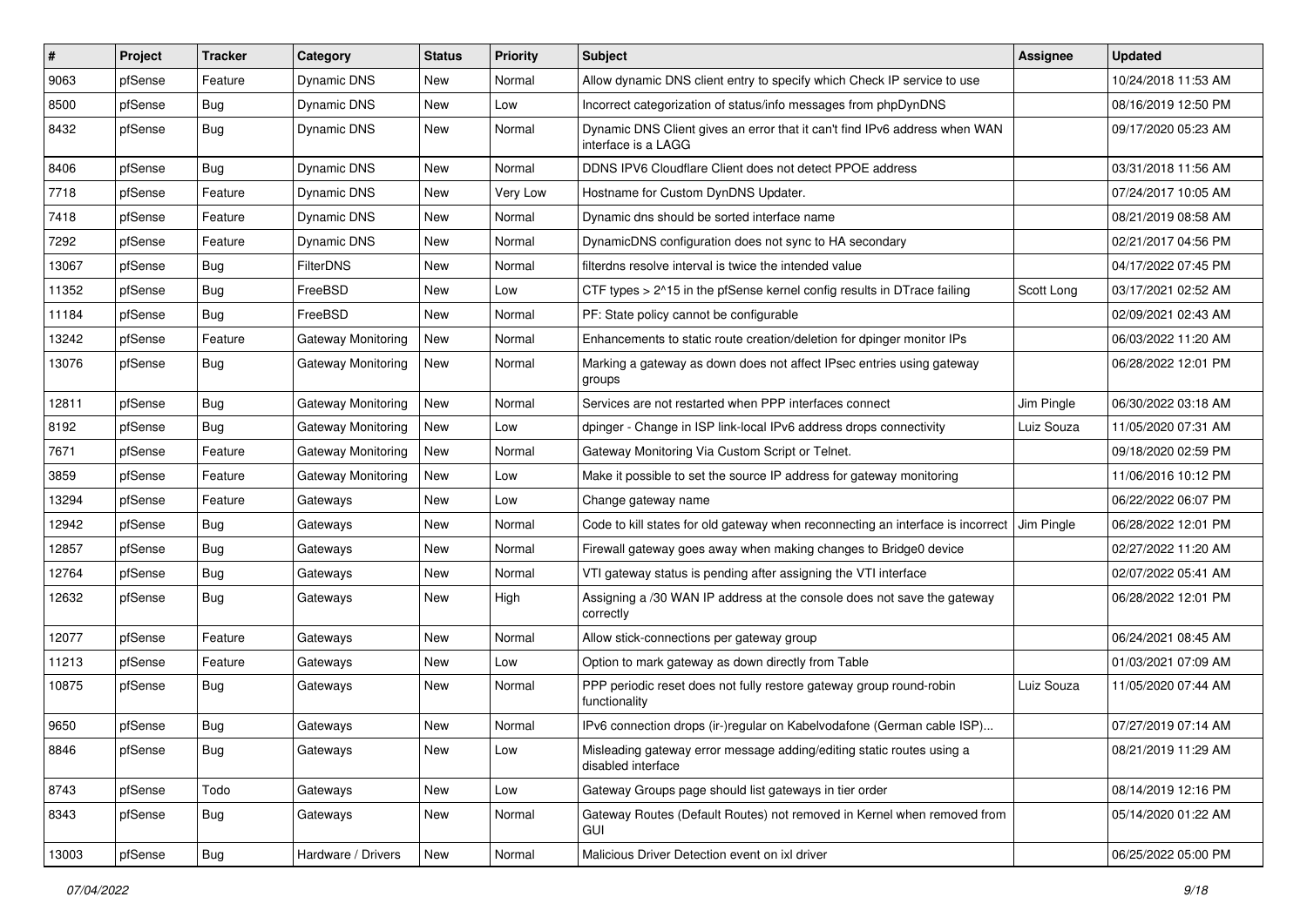| #     | Project | <b>Tracker</b> | Category                 | <b>Status</b> | <b>Priority</b> | Subject                                                                                        | Assignee      | <b>Updated</b>      |
|-------|---------|----------------|--------------------------|---------------|-----------------|------------------------------------------------------------------------------------------------|---------------|---------------------|
| 12300 | pfSense | Feature        | Hardware / Drivers       | <b>New</b>    | Normal          | Add Aquantia Atlantic driver to pfsense                                                        |               | 09/14/2021 06:49 AM |
| 11876 | pfSense | Feature        | Hardware / Drivers       | New           | Normal          | OpenSSL does not use QAT acceleration on pfSense Plus<br>21.02-RELEASE-p1 or 21.05-DEVELOPMENT |               | 05/03/2021 08:02 AM |
| 11731 | pfSense | Bug            | Hardware / Drivers       | New           | Normal          | Missing support for Realtek USB NICs                                                           |               | 03/30/2021 04:32 AM |
| 11438 | pfSense | Feature        | Hardware / Drivers       | <b>New</b>    | Low             | Allow multiple cryptographic accelerator modules to be loaded at the same<br>time              |               | 02/18/2021 12:40 PM |
| 10805 | pfSense | Feature        | Hardware / Drivers       | <b>New</b>    | Normal          | Intel QAT (QuickAssist) encryption support for PfSense                                         |               | 07/31/2020 03:13 PM |
| 10584 | pfSense | Bug            | Hardware / Drivers       | New           | Normal          | SG-3100 with M.2: shutdown instead of reboot                                                   |               | 07/21/2020 03:08 AM |
| 9800  | pfSense | Feature        | Hardware / Drivers       | <b>New</b>    | Normal          | Add toggle for net.isr.dispatch=deferred in GUI                                                |               | 09/29/2019 06:18 AM |
| 8324  | pfSense | Bug            | Hardware / Drivers       | <b>New</b>    | Normal          | bxe cards require promisc for OSPF                                                             | Luiz Souza    | 05/25/2020 03:19 PM |
| 8309  | pfSense | Feature        | Hardware / Drivers       | New           | Normal          | Include apuled driver to add support for LEDs on PC Engines APU boards                         | Darryn Storm  | 08/20/2019 08:47 AM |
| 7720  | pfSense | Feature        | Hardware / Drivers       | New           | Normal          | Add general watchdog kernel modules (like ichwd) and watchdogd support in<br>the GUI.          |               | 08/19/2019 01:20 PM |
| 7212  | pfSense | Feature        | Hardware / Drivers       | <b>New</b>    | Normal          | Provide Driver for SG-1000 Crypto Accelerator                                                  | Luiz Souza    | 08/20/2019 08:46 AM |
| 6574  | pfSense | Feature        | Hardware / Drivers       | <b>New</b>    | Normal          | Support USB RNDIS network interfaces                                                           |               | 08/20/2019 08:46 AM |
| 10732 | pfSense | Feature        | <b>High Availability</b> | New           | Very Low        | Warning banner for secondary HA node                                                           |               | 12/23/2021 03:34 AM |
| 8474  | pfSense | Feature        | <b>High Availability</b> | <b>New</b>    | Low             | Easier Conversion to HA Pair from Existing Non-HA Firewall                                     |               | 04/19/2018 11:52 PM |
| 13277 | pfSense | <b>Bug</b>     | <b>IGMP Proxy</b>        | New           | Normal          | IGMP Proxy webConfigurator Page Always Produces Error                                          |               | 06/16/2022 07:50 PM |
| 13276 | pfSense | Bug            | <b>IGMP Proxy</b>        | New           | Normal          | IGMP Proxy Error Message for Logging Links to System Log Instead of<br>Routing Log             |               | 06/16/2022 07:48 PM |
| 12079 | pfSense | Bug            | <b>IGMP Proxy</b>        | New           | Normal          | IGMPProxy: kernel panic, Sleeping thread owns a non-sleepable lock                             | Mateusz Guzik | 06/28/2022 12:01 PM |
| 11954 | pfSense | Feature        | <b>IGMP Proxy</b>        | New           | Normal          | Multicast limits                                                                               |               | 05/25/2021 12:36 AM |
| 11953 | pfSense | <b>Bug</b>     | <b>IGMP Proxy</b>        | <b>New</b>    | Normal          | XG-1541 crashes when igmpproxy is enabled and network interfaces status<br>change              |               | 05/24/2021 04:55 PM |
| 10150 | pfSense | Bug            | <b>IGMP Proxy</b>        | <b>New</b>    | Normal          | IGMP Proxy does not scale to hundreds of streams                                               |               | 01/03/2020 02:56 AM |
| 9338  | pfSense | <b>Bug</b>     | <b>IGMP Proxy</b>        | <b>New</b>    | Normal          | igmpproxy ignoring downstream vlan interface                                                   |               | 02/22/2019 03:48 AM |
| 8711  | pfSense | Bug            | <b>IGMP Proxy</b>        | New           | Normal          | igmpproxy with PPPoE Interfaces                                                                |               | 07/28/2018 09:21 AM |
| 3862  | pfSense | Feature        | <b>IGMP Proxy</b>        | New           | Normal          | Allow configuration of IGMP proxy's 'quickleave' parameter from the web<br>interface           |               | 04/05/2016 03:24 AM |
| 3382  | pfSense | Bug            | <b>IGMP Proxy</b>        | New           | Normal          | IGMPPROXY fails with more than 32 interfaces                                                   |               | 07/12/2016 11:01 PM |
| 12960 | pfSense | Bug            | Installer                | New           | Normal          | VGA installer image defaults to serial console, serial console is default in GUI<br>settings   |               | 06/28/2022 12:01 PM |
| 12813 | pfSense | Feature        | Installer                | New           | Low             | Recover extra data in the installer                                                            |               | 02/17/2022 07:52 AM |
| 12367 | pfSense | Todo           | Installer                | New           | Normal          | ZFS: Do not show memstick disk on target list                                                  |               | 09/13/2021 07:37 AM |
| 11363 | pfSense | Bug            | Installer                | New           | Normal          | Clean Install 2.5.0 fails due to hardware incompability                                        |               | 02/04/2021 11:06 AM |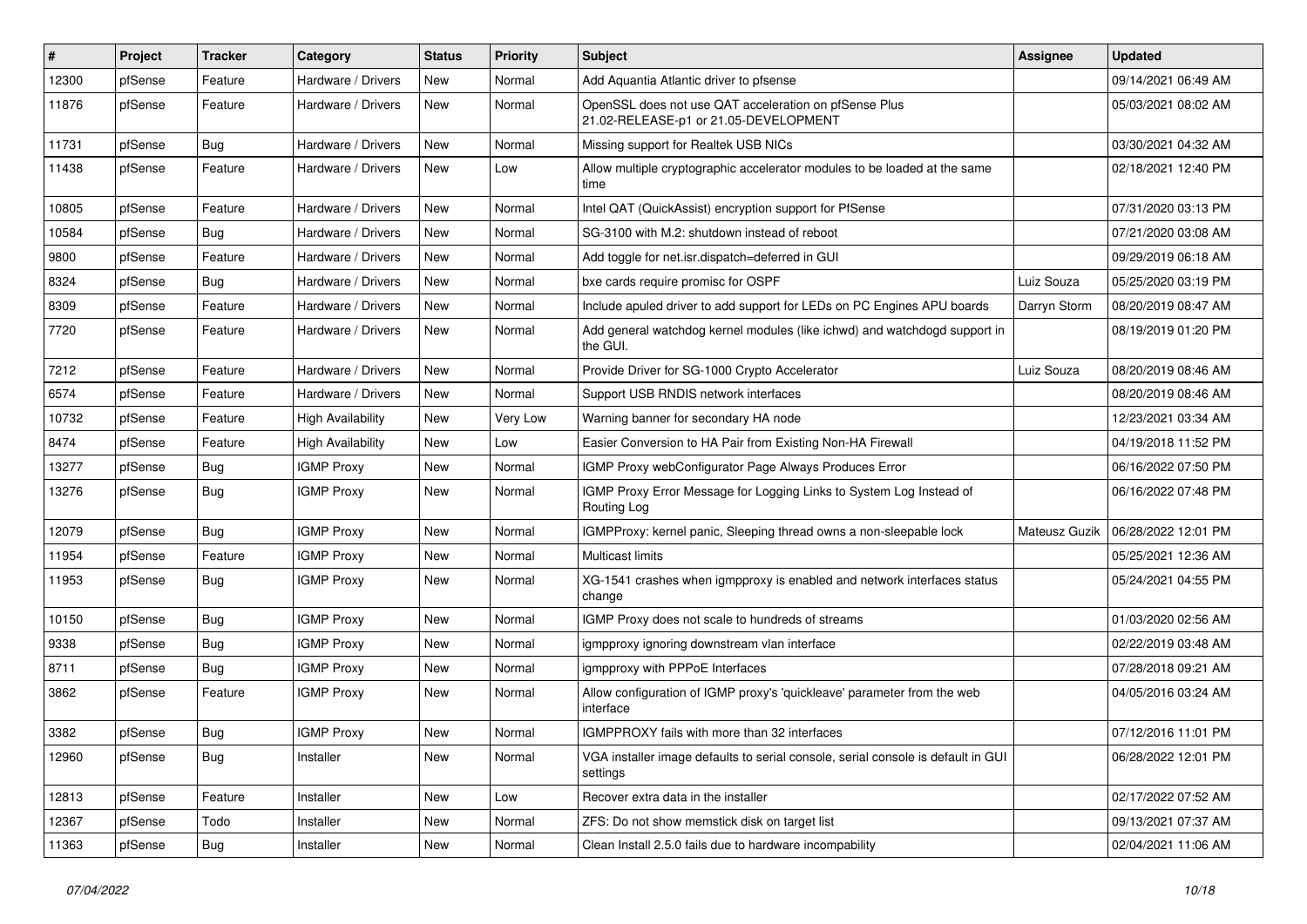| $\vert$ # | Project | <b>Tracker</b> | Category   | <b>Status</b> | <b>Priority</b> | <b>Subject</b>                                                                                                                                                                                  | Assignee            | <b>Updated</b>      |
|-----------|---------|----------------|------------|---------------|-----------------|-------------------------------------------------------------------------------------------------------------------------------------------------------------------------------------------------|---------------------|---------------------|
| 10690     | pfSense | <b>Bug</b>     | Installer  | <b>New</b>    | Low             | Not possible to make UFS install on ZFS formatted drive                                                                                                                                         |                     | 04/21/2022 12:39 PM |
| 8401      | pfSense | Bug            | Installer  | <b>New</b>    | Normal          | Issues related to keys representing alphabetic characters specific to<br>Scandinavian languages and to some other keys.                                                                         |                     | 03/30/2018 11:06 AM |
| 7541      | pfSense | Feature        | Installer  | <b>New</b>    | Normal          | ZFS Install, add hot spare option                                                                                                                                                               |                     | 08/14/2019 09:32 AM |
| 6457      | pfSense | Feature        | Installer  | <b>New</b>    | Normal          | Allow ability to configure AWS EC2 AMI via userdata                                                                                                                                             |                     | 09/21/2020 02:54 PM |
| 13279     | pfSense | Bug            | Interfaces | <b>New</b>    | Normal          | DHCP config override affects Gateway installation.                                                                                                                                              |                     | 06/17/2022 07:25 AM |
| 13228     | pfSense | <b>Bug</b>     | Interfaces | <b>New</b>    | Normal          | Recovering interface gateway may not be added back into gateway groups<br>and rules when expected                                                                                               | Jim Pingle          | 06/29/2022 04:31 PM |
| 13225     | pfSense | <b>Bug</b>     | Interfaces | <b>New</b>    | Normal          | Bridges with QinQ interfaces not properly set up at boot                                                                                                                                        | <b>Viktor Gurov</b> | 06/28/2022 12:01 PM |
| 12746     | pfSense | Feature        | Interfaces | <b>New</b>    | High            | <b>IPoE</b> feature for WAN interface                                                                                                                                                           |                     | 02/01/2022 01:42 AM |
| 12679     | pfSense | Feature        | Interfaces | <b>New</b>    | Normal          | Remind user to update DHCPv6 range when changing interface IPv6 prefix                                                                                                                          |                     | 01/12/2022 07:36 AM |
| 12539     | pfSense | <b>Bug</b>     | Interfaces | <b>New</b>    | Low             | Changing VLAN ID for LAN interface in assignments silently fails.                                                                                                                               |                     | 11/23/2021 04:12 AM |
| 12504     | pfSense | Bug            | Interfaces | <b>New</b>    | Normal          | BCM57412 NetXtreme-E 10Gb RDMA Ethernet controller issue                                                                                                                                        |                     | 11/05/2021 04:51 AM |
| 12183     | pfSense | Regression     | Interfaces | <b>New</b>    | Low             | Changing MAC address for PPP parent interface stopped working                                                                                                                                   |                     | 04/20/2022 04:16 PM |
| 11872     | pfSense | <b>Bug</b>     | Interfaces | <b>New</b>    | Normal          | gif interfaces reporting incorrect traffic counters                                                                                                                                             |                     | 12/30/2021 04:00 AM |
| 11657     | pfSense | <b>Bug</b>     | Interfaces | <b>New</b>    | Normal          | netmap_ring_reinit error                                                                                                                                                                        |                     | 03/18/2021 10:32 PM |
| 11641     | pfSense | <b>Bug</b>     | Interfaces | <b>New</b>    | Normal          | On xn based interfaces without the VLANMTU flag the first VLAN tag defined<br>does not follow the parent interface MTU settings. All subsequent VLAN tags<br>follow the parent interface's MTU. |                     | 03/09/2021 06:42 PM |
| 11430     | pfSense | <b>Bug</b>     | Interfaces | <b>New</b>    | Normal          | PHP console spam after Assigning Interfaces                                                                                                                                                     |                     | 10/09/2021 10:37 AM |
| 11412     | pfSense | Bug            | Interfaces | <b>New</b>    | Normal          | LLDPD Package Doesn't Work with Switchports                                                                                                                                                     |                     | 02/12/2021 08:12 PM |
| 11335     | pfSense | Bug            | Interfaces | <b>New</b>    | Normal          | Spoofing the MAC on a LAGG interface does not work for some NIC types.                                                                                                                          |                     | 01/29/2021 09:10 AM |
| 11243     | pfSense | Feature        | Interfaces | New           | Normal          | individual pfctl snort2c tables per interface only blocking IPs for specific<br>interface when a rule triggers in snort/suricata                                                                |                     | 01/14/2021 03:02 PM |
| 11169     | pfSense | Feature        | Interfaces | <b>New</b>    | Very Low        | Changing interface index order                                                                                                                                                                  |                     | 12/17/2020 05:44 AM |
| 11091     | pfSense | Bug            | Interfaces | <b>New</b>    | Normal          | Interfaces set as disabled in the configuration have an UP status in the<br>operating system at boot                                                                                            | <b>Viktor Gurov</b> | 06/28/2022 12:01 PM |
| 11056     | pfSense | Feature        | Interfaces | <b>New</b>    | Normal          | Add option to disable flow-control on interfaces in GUI                                                                                                                                         |                     | 11/11/2020 04:41 PM |
| 10890     | pfSense | Feature        | Interfaces | New           | Normal          | Allow multiple assigned interfaces to track status of a single switch port                                                                                                                      |                     | 09/14/2020 07:20 AM |
| 10223     | pfSense | Feature        | Interfaces | <b>New</b>    | Normal          | Add the ability to create additional loopback interfaces                                                                                                                                        |                     | 12/15/2020 04:35 PM |
| 10204     | pfSense | Feature        | Interfaces | New           | Low             | Possible clarification of Track IPv6 Interface Subnet ID                                                                                                                                        |                     | 01/23/2020 01:04 PM |
| 9837      | pfSense | <b>Bug</b>     | Interfaces | <b>New</b>    | Very Low        | ipv6 is not completely disabled on the interfaces                                                                                                                                               |                     | 10/24/2019 01:16 AM |
| 9690      | pfSense | <b>Bug</b>     | Interfaces | New           | Normal          | Ethernet flow control should be disabled by default                                                                                                                                             |                     | 08/19/2019 06:45 PM |
| 9585      | pfSense | <b>Bug</b>     | Interfaces | <b>New</b>    | Normal          | 6RD: Unable to reach hosts on within same 6rd-domain                                                                                                                                            |                     | 08/14/2019 02:39 PM |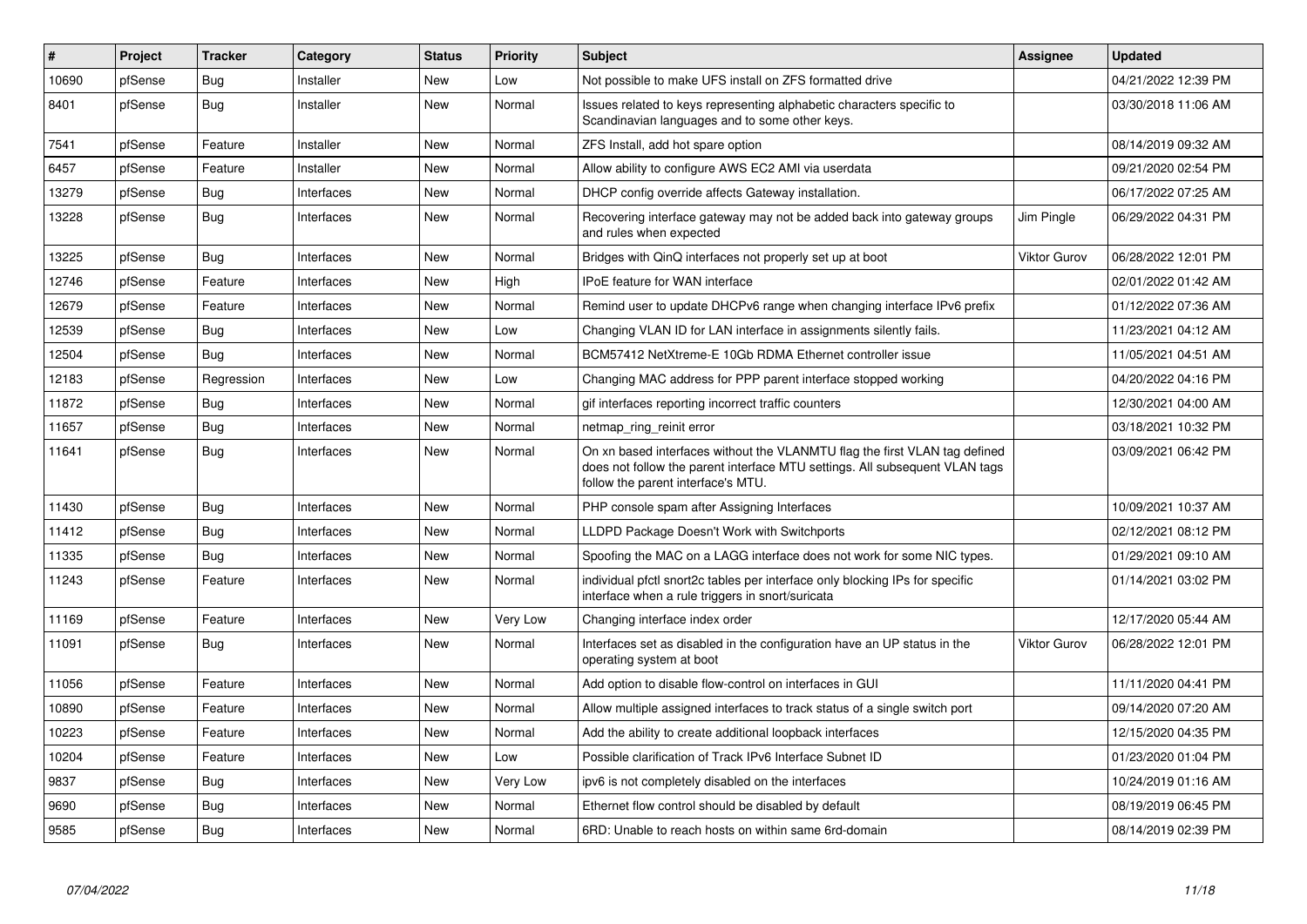| #     | Project | <b>Tracker</b> | Category     | <b>Status</b> | <b>Priority</b> | <b>Subject</b>                                                                                                                                                                | <b>Assignee</b> | <b>Updated</b>      |
|-------|---------|----------------|--------------|---------------|-----------------|-------------------------------------------------------------------------------------------------------------------------------------------------------------------------------|-----------------|---------------------|
| 9464  | pfSense | Feature        | Interfaces   | <b>New</b>    | Normal          | Marvell 6000 -- netgate hardware (e.g.: XG-7100, XG-3100) internal switch<br>LACP support                                                                                     |                 | 04/08/2019 07:58 AM |
| 9241  | pfSense | Bug            | Interfaces   | New           | Normal          | Ethernet link cycles up/down if "auto-negotiate" is explicitly selected in<br>interface configuration                                                                         |                 | 12/31/2018 08:36 PM |
| 8815  | pfSense | Bug            | Interfaces   | <b>New</b>    | Normal          | IP addresses are removed from interfaces when link is lost and either IPv4 or<br>IPv6 is dynamic                                                                              | Luiz Souza      | 07/21/2021 07:49 AM |
| 8770  | pfSense | <b>Bug</b>     | Interfaces   | <b>New</b>    | Normal          | QinQ interfaces always show as active                                                                                                                                         |                 | 02/01/2020 09:47 AM |
| 8526  | pfSense | Bug            | Interfaces   | <b>New</b>    | Normal          | DHCP client ignores server replies when 802.1g tagging is used                                                                                                                |                 | 08/14/2019 10:52 AM |
| 8520  | pfSense | Feature        | Interfaces   | <b>New</b>    | Normal          | Option to auto-renew DHCP on interface with an offline gateway or marked<br>as down                                                                                           |                 | 07/20/2021 11:00 AM |
| 8435  | pfSense | Bug            | Interfaces   | <b>New</b>    | Normal          | DHCPv6 unusable in certain circumstances (US AT&T Fiber, etc.)                                                                                                                |                 | 08/14/2019 10:52 AM |
| 8173  | pfSense | Feature        | Interfaces   | <b>New</b>    | Normal          | dhcp6c - RAW Options                                                                                                                                                          |                 | 05/29/2022 05:34 PM |
| 8158  | pfSense | <b>Bug</b>     | Interfaces   | <b>New</b>    | High            | IPv6 Track Interface issue with more than one WAN-Gateway and a number<br>of internal interfaces at least track interface from one interface does not<br>work on regular base |                 | 12/03/2017 09:00 AM |
| 8113  | pfSense | Bug            | Interfaces   | New           | Normal          | MTU setting on bridge, openypn clients ignored                                                                                                                                |                 | 12/31/2021 05:55 PM |
| 8089  | pfSense | <b>Bug</b>     | Interfaces   | <b>New</b>    | High            | VLAN page breaks after config restore to new hardware.                                                                                                                        |                 | 11/21/2017 01:38 PM |
| 8050  | pfSense | <b>Bug</b>     | Interfaces   | <b>New</b>    | High            | Enabling bridge while interfaces have link freezes console                                                                                                                    |                 | 11/03/2017 04:38 PM |
| 7730  | pfSense | <b>Bug</b>     | Interfaces   | <b>New</b>    | High            | 2.3.4_1 greX: loop detected when hit save on filter rules or interfaces                                                                                                       |                 | 07/27/2017 08:16 AM |
| 7626  | pfSense | Feature        | Interfaces   | <b>New</b>    | Normal          | Add IPoE support for WAN                                                                                                                                                      |                 | 01/01/2022 12:31 AM |
| 7430  | pfSense | <b>Bug</b>     | Interfaces   | <b>New</b>    | Normal          | pfsense-utils.inc - where is ipaddr configured() should account for loopback<br>interface                                                                                     |                 | 08/13/2019 03:48 PM |
| 7040  | pfSense | <b>Bug</b>     | Interfaces   | <b>New</b>    | Normal          | Issue when disabling an interface                                                                                                                                             |                 | 12/26/2016 02:56 AM |
| 6977  | pfSense | <b>Bug</b>     | Interfaces   | <b>New</b>    | Normal          | VLAN traffic is erroneously counted as underlying iface (untagged) traffic                                                                                                    |                 | 08/13/2019 02:56 PM |
| 6845  | pfSense | Feature        | Interfaces   | <b>New</b>    | Normal          | DHCP / DHCPv6 WAN client status page                                                                                                                                          |                 | 08/19/2019 12:37 PM |
| 6823  | pfSense | <b>Bug</b>     | Interfaces   | <b>New</b>    | Normal          | No connectivity after changing link state to UP                                                                                                                               |                 | 04/21/2022 12:39 PM |
| 6796  | pfSense | Feature        | Interfaces   | <b>New</b>    | Normal          | Allow hostnames as GRE and GIF endpoints                                                                                                                                      |                 | 08/13/2019 02:35 PM |
| 6289  | pfSense | <b>Bug</b>     | Interfaces   | <b>New</b>    | Normal          | IPv6 address not given to track6 interfaces on create                                                                                                                         |                 | 12/30/2021 04:17 AM |
| 6038  | pfSense | Feature        | Interfaces   | <b>New</b>    | Normal          | Add ability to configure which interface is chosen for defining hostname IP in<br>etc/hosts                                                                                   |                 | 07/07/2017 09:56 AM |
| 5474  | pfSense | Feature        | Interfaces   | <b>New</b>    | Normal          | Add 802.1x configuration to wired interfaces.                                                                                                                                 |                 | 03/16/2016 04:32 PM |
| 2357  | pfSense | Feature        | Interfaces   | <b>New</b>    | Low             | Support Dual Stack Lite                                                                                                                                                       |                 | 05/13/2014 09:39 PM |
| 13264 | pfSense | Feature        | <b>IPsec</b> | <b>New</b>    | Normal          | IPSec Phase2 select multiple PFS key groups                                                                                                                                   |                 | 06/10/2022 04:29 PM |
| 13227 | pfSense | Feature        | <b>IPsec</b> | <b>New</b>    | High            | Enable IPSec Virtual IP Pool assignment by Radius for Mobile Users -<br><b>SIMPLE FIX</b>                                                                                     |                 | 05/27/2022 10:15 AM |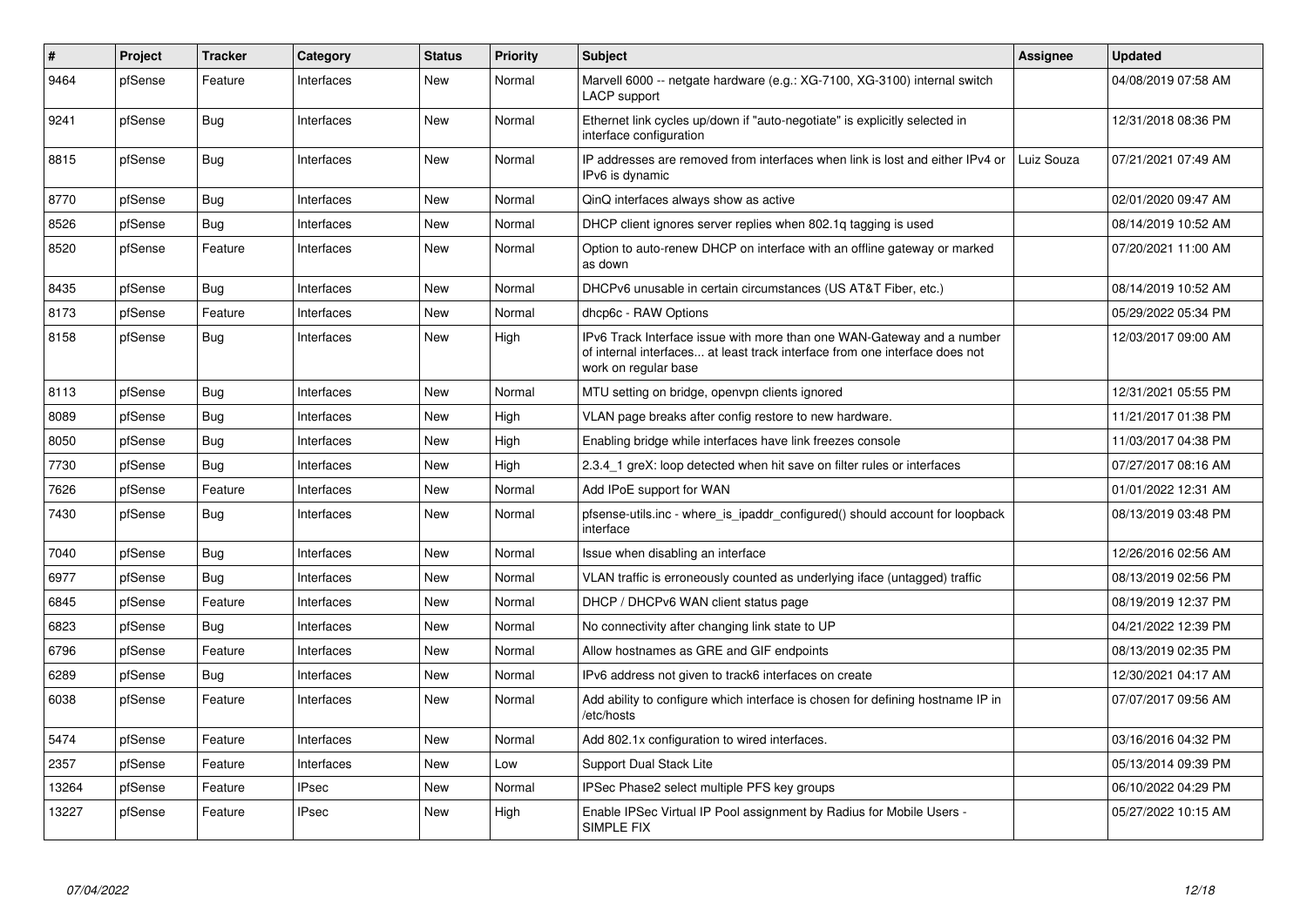| #     | Project | <b>Tracker</b> | Category     | <b>Status</b> | <b>Priority</b> | Subject                                                                                          | Assignee            | <b>Updated</b>      |
|-------|---------|----------------|--------------|---------------|-----------------|--------------------------------------------------------------------------------------------------|---------------------|---------------------|
| 13102 | pfSense | Bug            | IPsec        | New           | Normal          | Deleting an IPSec tunnel doesn't destroy the SA (SADs/SPDs), causes crash<br>in status_ipsec.php | <b>Viktor Gurov</b> | 06/28/2022 12:01 PM |
| 13014 | pfSense | <b>Bug</b>     | <b>IPsec</b> | New           | Normal          | Charon.vici can get in a bad state                                                               | Mateusz Guzik       | 06/28/2022 12:01 PM |
| 13000 | pfSense | <b>Bug</b>     | <b>IPsec</b> | New           | Low             | IPsec AES-GCM encryption algorithm "Key Length" field should be labeled<br>"ICV Length"          |                     | 03/30/2022 07:40 AM |
| 12762 | pfSense | Bug            | <b>IPsec</b> | New           | Normal          | IPsec keep alive check ignores Child SA Start Action                                             | Viktor Gurov        | 02/07/2022 11:21 AM |
| 12645 | pfSense | <b>Bug</b>     | <b>IPsec</b> | New           | Normal          | `filterdns`` does not monitor remote IPsec gateways for IPv6 address<br>changes                  | Viktor Gurov        | 06/28/2022 12:01 PM |
| 12549 | pfSense | Regression     | <b>IPsec</b> | New           | Normal          | Per-user Mobile IPsec settings are not applied to connecting mobile clients                      | Jim Pingle          | 06/28/2022 12:01 PM |
| 12473 | pfSense | Feature        | <b>IPsec</b> | New           | Normal          | Allow user adjustment of IPsec Keep Alive periodic checks                                        |                     | 12/22/2021 05:59 AM |
| 12335 | pfSense | <b>Bug</b>     | <b>IPsec</b> | New           | Normal          | IPsec DNS inefficiency                                                                           | Jim Pingle          | 06/28/2022 12:01 PM |
| 11418 | pfSense | <b>Bug</b>     | IPsec        | New           | Very Low        | 'NAT-T: Force' is broken for IPv6 IPsec                                                          |                     | 02/16/2021 08:25 AM |
| 10493 | pfSense | Bug            | <b>IPsec</b> | New           | Normal          | filter get vpns list() issues                                                                    |                     | 05/06/2020 01:07 AM |
| 9857  | pfSense | Feature        | IPsec        | New           | Normal          | IPsec Down/Up SMTP Notifications                                                                 |                     | 08/31/2021 08:07 AM |
| 8964  | pfSense | <b>Bug</b>     | <b>IPsec</b> | New           | High            | IPsec async cryptography advanced setting - TCP traffic not passing through   Luiz Souza         |                     | 12/08/2020 12:09 PM |
| 8686  | pfSense | Bug            | <b>IPsec</b> | New           | Normal          | IPsec VTI: Assigned interface firewall rules are never parsed                                    |                     | 02/10/2021 12:15 PM |
| 8346  | pfSense | Feature        | IPsec        | New           | Normal          | Let pFSense act as an IPSec XAuth VPN Client                                                     |                     | 02/23/2018 07:39 AM |
| 8168  | pfSense | Feature        | <b>IPsec</b> | New           | Normal          | strongswan dhcp option                                                                           |                     | 12/19/2017 04:14 AM |
| 8073  | pfSense | <b>Bug</b>     | IPsec        | New           | Normal          | Traffic inexplicably not going through IPSEC despite (in theory) matching SPs                    |                     | 11/09/2017 02:51 AM |
| 8036  | pfSense | Feature        | <b>IPsec</b> | New           | Normal          | Want to run multiple Mobile Client IKEv2 server instances                                        |                     | 08/14/2019 09:31 AM |
| 8013  | pfSense | <b>Bug</b>     | <b>IPsec</b> | New           | Normal          | IPsec MSS clamping value shared for IPv4 and IPv6                                                | Luiz Souza          | 10/28/2021 01:37 PM |
| 7773  | pfSense | Feature        | <b>IPsec</b> | New           | Normal          | IPSec using IKEv2 with split DNS not using provided domain names                                 |                     | 08/15/2017 05:25 PM |
| 7738  | pfSense | Feature        | IPsec        | New           | Normal          | Highlight which IPSec (or other VPN) crypto modes are hardware-accelerated<br>in the UI          |                     | 08/13/2019 03:46 PM |
| 7420  | pfSense | Bug            | <b>IPsec</b> | New           | Normal          | ipsec status freezing                                                                            |                     | 02/13/2020 09:09 AM |
| 7248  | pfSense | Feature        | <b>IPsec</b> | New           | Normal          | Web UI for IPSec settings should warn about poor security choices                                | Jim Pingle          | 10/31/2019 12:15 PM |
| 7235  | pfSense | <b>Bug</b>     | IPsec        | New           | Normal          | 4860 has not got significant IPsec performance rising with enabled HW<br>acceleration            | Luiz Souza          | 12/18/2021 04:32 PM |
| 6481  | pfSense | <b>Bug</b>     | <b>IPsec</b> | <b>New</b>    | Normal          | loading EAP_RADIUS method failed                                                                 |                     | 03/24/2020 04:25 PM |
| 6213  | pfSense | Feature        | <b>IPsec</b> | New           | Normal          | IPSEC: IPV4/IPV6 dual-interface-stack support for Mobile IKE                                     |                     | 04/20/2016 07:48 AM |
| 5629  | pfSense | Bug            | <b>IPsec</b> | New           | Normal          | Allow for IPsec configuration using certs without a CA                                           |                     | 12/31/2021 05:21 PM |
| 5355  | pfSense | Bug            | <b>IPsec</b> | New           | High            | on Dynamic WAN IP (DHCP Client) it takes 10 minutes before Phase1<br>reconnects                  |                     | 07/08/2016 10:29 PM |
| 5331  | pfSense | Feature        | <b>IPsec</b> | <b>New</b>    | Normal          | IPSec table for tuning strongswan.conf                                                           |                     | 05/05/2021 12:10 AM |
| 4989  | pfSense | Feature        | <b>IPsec</b> | New           | Normal          | Allow all valid strongswan remote gateway options in gui                                         |                     | 08/20/2015 02:57 PM |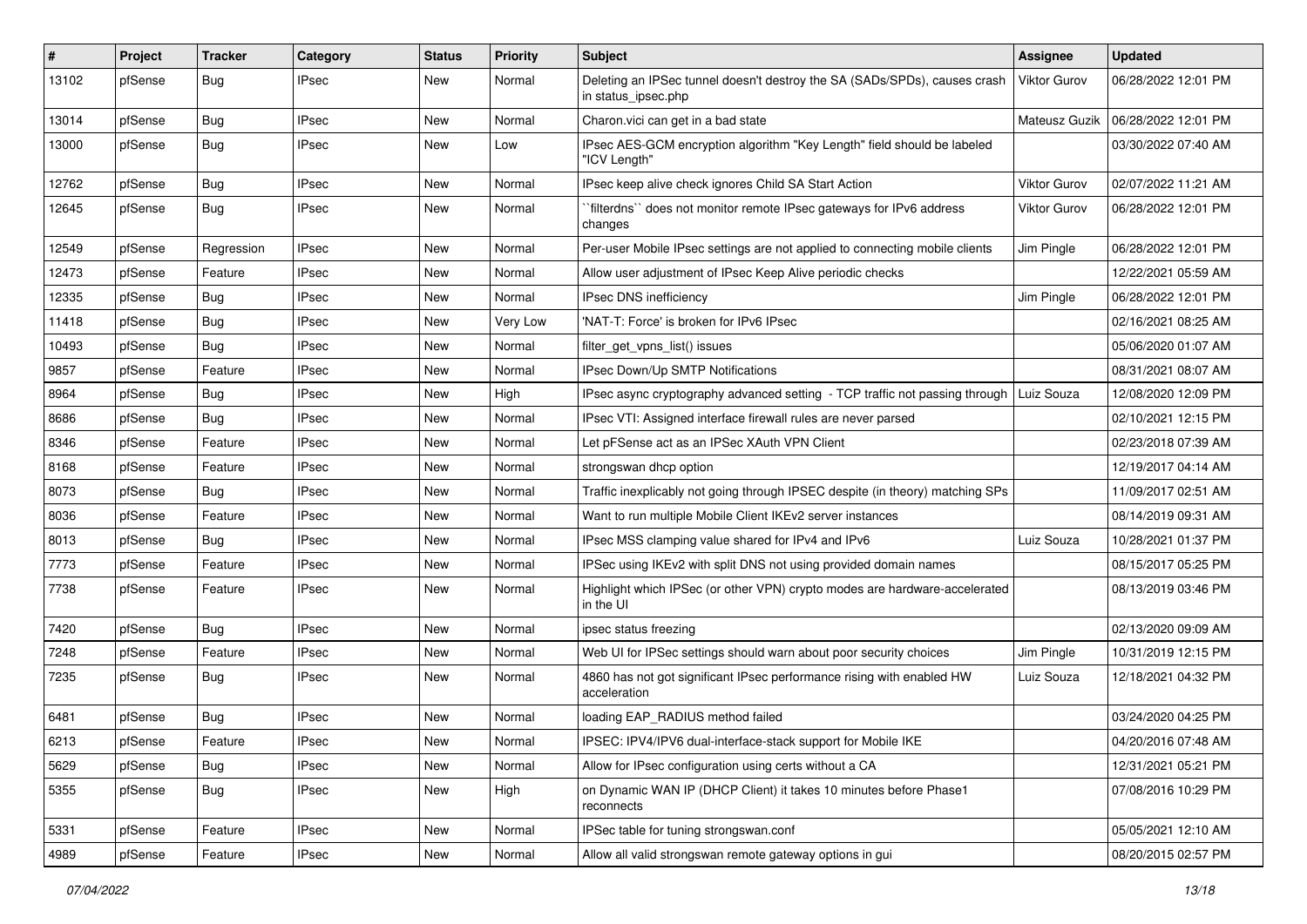| $\vert$ # | Project | <b>Tracker</b> | Category                                        | <b>Status</b> | <b>Priority</b> | Subject                                                                                        | Assignee | <b>Updated</b>      |
|-----------|---------|----------------|-------------------------------------------------|---------------|-----------------|------------------------------------------------------------------------------------------------|----------|---------------------|
| 4688      | pfSense | Feature        | <b>IPsec</b>                                    | New           | Normal          | Missing TFC Traffic Flow Confidentiality support                                               |          | 11/15/2021 12:27 PM |
| 4591      | pfSense | Feature        | <b>IPsec</b>                                    | New           | Normal          | IPSec Failover Support for IP Addresses instead of Dynamic DNS / Failover<br>Group             |          | 09/04/2020 12:17 AM |
| 3312      | pfSense | <b>Bug</b>     | <b>IPsec</b>                                    | <b>New</b>    | Normal          | Gateway on IPsec rules is not functional in pf                                                 |          | 01/28/2020 10:09 PM |
| 946       | pfSense | Feature        | <b>IPsec</b>                                    | New           | Normal          | Allow aliases to be used to define IPsec phase 2 networks                                      |          | 04/21/2022 12:39 PM |
| 12938     | pfSense | Bug            | IPv6 Router<br>Advertisements<br>(RADVD)        | New           | Normal          | MaxRtrAdvInterval would allow stale DNS servers to be deleted faster                           |          | 03/12/2022 09:37 AM |
| 8831      | pfSense | <b>Bug</b>     | <b>IPv6 Router</b><br>Advertisements<br>(RADVD) | New           | Very High       | Radvd causes latency spikes                                                                    |          | 04/19/2021 04:51 AM |
| 8262      | pfSense | Feature        | IPv6 Router<br>Advertisements<br>(RADVD)        | New           | Normal          | Make each prefix flags configurable separately.                                                |          | 01/16/2018 12:35 PM |
| 7737      | pfSense | Bug            | IPv6 Router<br>Advertisements<br>(RADVD)        | New           | Normal          | radvd error message                                                                            |          | 08/13/2019 09:41 AM |
| 7303      | pfSense | Bug            | <b>IPv6 Router</b><br>Advertisements<br>(RADVD) | New           | Normal          | ipv6 connectivity lost on pfSense reboot                                                       |          | 08/20/2019 12:23 PM |
| 6816      | pfSense | Feature        | <b>IPv6 Router</b><br>Advertisements<br>(RADVD) | <b>New</b>    | Normal          | Status and/or Diagnostics page for radvd                                                       |          | 08/13/2019 02:35 PM |
| 6541      | pfSense | Bug            | <b>IPv6 Router</b><br>Advertisements<br>(RADVD) | <b>New</b>    | Normal          | IPv6 RAs always include on-link prefix; clients may not use DHCPv6<br>managed addresses        |          | 08/13/2019 03:23 PM |
| 6386      | pfSense | Bug            | IPv6 Router<br>Advertisements<br>(RADVD)        | New           | Low             | Switching Router Advertisements to disabled should broadcast IP Removal<br>messages            |          | 05/22/2016 10:44 PM |
| 4470      | pfSense | Feature        | IPv6 Router<br>Advertisements<br>(RADVD)        | New           | Normal          | RA page in GUI                                                                                 |          | 08/20/2019 12:20 PM |
| 3718      | pfSense | Feature        | <b>IPv6 Router</b><br>Advertisements<br>(RADVD) | New           | Normal          | radvd - enhancement proposal: ability to advertise routes and some fixes -<br>patches attached |          | 03/22/2020 02:59 PM |
| 11761     | pfSense | Bug            | L <sub>2</sub> TP                               | New           | Normal          | L2TP/IPsec VPN : PPP LCP negotiation occurs before user authentication                         |          | 03/31/2021 04:52 AM |
| 7563      | pfSense | Feature        | L <sub>2</sub> TP                               | New           | Normal          | I2tp Suggestion: consider allowing IP/Subnet for the user.                                     |          | 08/21/2019 10:52 AM |
| 6321      | pfSense | <b>Bug</b>     | L <sub>2</sub> TP                               | New           | Normal          | Problem with connecting l2tp over ipsec from android and windows                               |          | 11/13/2020 11:01 AM |
| 1667      | pfSense | Bug            | L <sub>2</sub> TP                               | New           | Normal          | L2TP server does not respond properly from a CARP VIP                                          |          | 12/11/2021 07:43 PM |
| 9453      | pfSense | Bug            | <b>LAGG Interfaces</b>                          | New           | Normal          | VLAN Interfaces on LAGG get orphaned at boot                                                   |          | 08/21/2019 11:16 AM |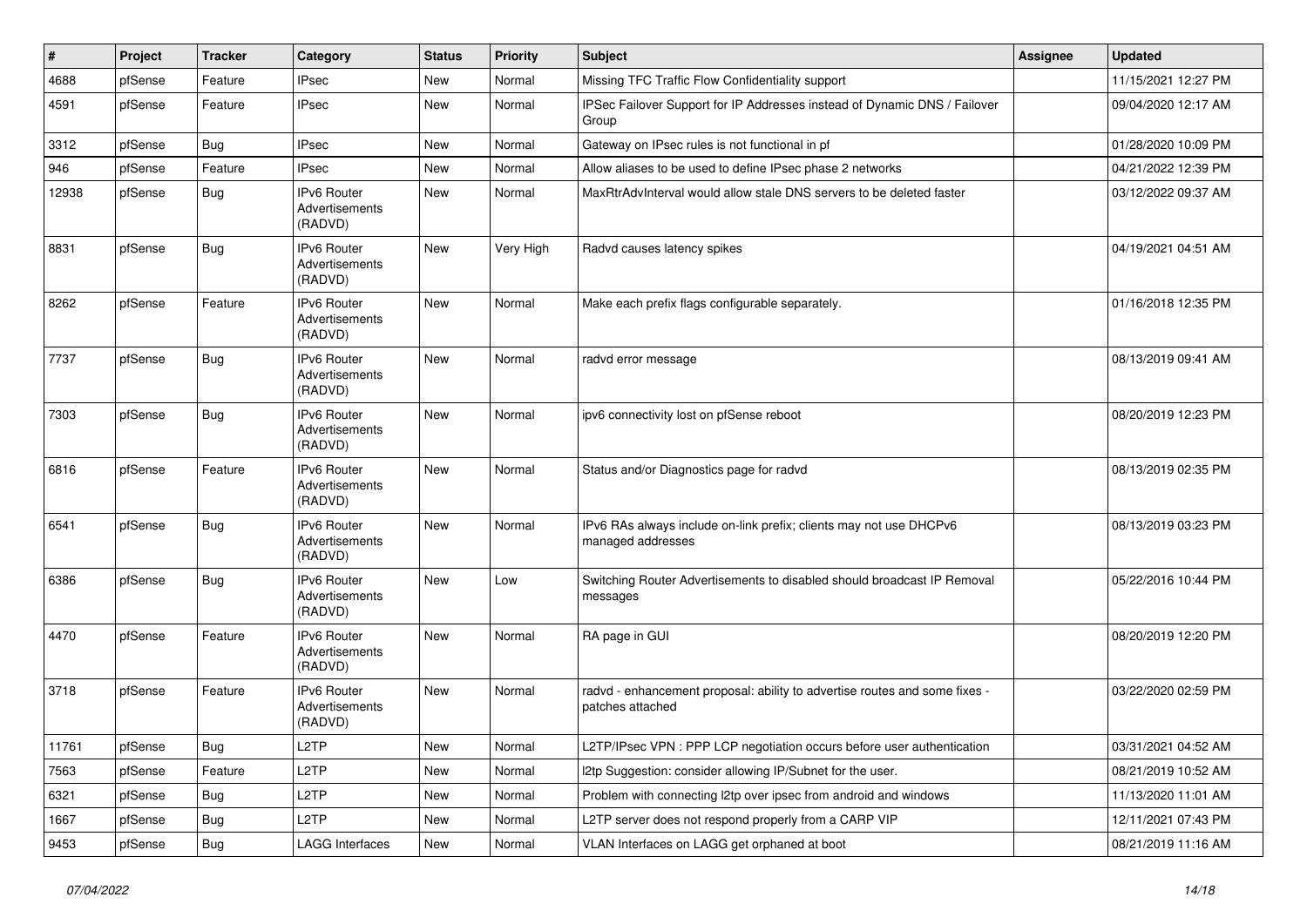| #     | Project | <b>Tracker</b> | Category               | <b>Status</b> | <b>Priority</b> | Subject                                                                                           | Assignee | <b>Updated</b>      |
|-------|---------|----------------|------------------------|---------------|-----------------|---------------------------------------------------------------------------------------------------|----------|---------------------|
| 9183  | pfSense | <b>Bug</b>     | <b>LAGG Interfaces</b> | New           | Very Low        | OpenVPN Lagg Interface not working after restart or new start                                     |          | 08/21/2019 11:17 AM |
| 8335  | pfSense | <b>Bug</b>     | LAGG Interfaces        | <b>New</b>    | Normal          | System hang with LACP downlink to UniFi switch                                                    |          | 08/21/2019 11:18 AM |
| 4499  | pfSense | Feature        | LAGG Interfaces        | New           | Normal          | pfSense LAGG interfaces; unable to set speed and duplex for member<br>interfaces.                 |          | 08/21/2019 11:16 AM |
| 2504  | pfSense | Feature        | <b>LAGG Interfaces</b> | <b>New</b>    | Normal          | lagg enhancements                                                                                 |          | 01/08/2021 12:17 PM |
| 336   | pfSense | Feature        | LAGG Interfaces        | New           | Normal          | Option to create lagg under assign interfaces                                                     |          | 08/21/2019 11:16 AM |
| 12747 | pfSense | Bug            | Logging                | New           | Normal          | System log is filled by sshguard                                                                  |          | 06/30/2022 05:21 AM |
| 12625 | pfSense | Feature        | Logging                | <b>New</b>    | Normal          | Granular logging options for default firewall rules.                                              |          | 12/21/2021 06:39 PM |
| 12056 | pfSense | <b>Bug</b>     | Logging                | <b>New</b>    | Normal          | Filterlog says "Unknown Option %u"                                                                |          | 06/18/2021 05:51 AM |
| 12013 | pfSense | <b>Bug</b>     | Logging                | <b>New</b>    | Low             | Reading log data is inefficient in certain cases                                                  |          | 06/08/2021 07:35 AM |
| 11666 | pfSense | Bug            | Logging                | New           | Normal          | GUI Firewall log search not parsing filter.log beyond hard coded limit                            |          | 03/12/2021 11:38 AM |
| 11324 | pfSense | Feature        | Logging                | New           | Normal          | Separate syslog "Remote log servers" Parameters                                                   |          | 01/27/2021 10:47 AM |
| 10581 | pfSense | Feature        | Logging                | <b>New</b>    | Normal          | Provide ability to disable nginx access logging to remote syslog server                           |          | 05/21/2020 08:36 PM |
| 9140  | pfSense | Bug            | Logging                | <b>New</b>    | Very Low        | Unexpected rule can be displayed when looking up filter log entry with<br>multiple matching rules |          | 08/19/2019 02:56 PM |
| 9060  | pfSense | Feature        | Logging                | New           | Normal          | add rule name filtering field for firewall log viewer                                             |          | 08/14/2019 12:38 PM |
| 9038  | pfSense | Feature        | Logging                | <b>New</b>    | Normal          | Live view of any log file                                                                         |          | 08/19/2019 02:55 PM |
| 8372  | pfSense | Feature        | Logging                | <b>New</b>    | Normal          | add gui setting to adjust refresh rate for dynamic firewall logs                                  |          | 08/14/2019 10:31 AM |
| 7800  | pfSense | Feature        | Logging                | New           | Normal          | Add option for state logging                                                                      |          | 08/13/2019 03:51 PM |
| 7476  | pfSense | <b>Bug</b>     | Logging                | New           | Normal          | Dirty buffer used to build log messages?                                                          |          | 04/17/2017 09:51 PM |
| 7365  | pfSense | Feature        | Logging                | <b>New</b>    | Low             | Pass firewall/filter rule set through logging for centralized loggers to key on                   |          | 03/07/2017 10:44 AM |
| 1940  | pfSense | Todo           | Logging                | <b>New</b>    | Normal          | Integrate rSyslogd                                                                                |          | 07/06/2018 02:11 PM |
| 7964  | pfSense | <b>Bug</b>     | Multi-WAN              | <b>New</b>    | Normal          | Restart openvpn on gateway switching                                                              |          | 08/19/2019 12:35 PM |
| 7030  | pfSense | Feature        | Multi-WAN              | New           | Very Low        | New Feature Load Balance Per Amount Of GB                                                         |          | 08/13/2019 02:56 PM |
| 3115  | pfSense | Feature        | Multi-WAN              | New           | Normal          | Traffic shaping for multi WAN                                                                     |          | 12/07/2015 02:20 PM |
| 1388  | pfSense | Feature        | Multi-WAN              | New           | Normal          | 3G outbound failover connection with auto dial-up and hang-up                                     |          | 08/21/2019 11:27 AM |
| 855   | pfSense | Feature        | Multi-WAN              | New           | Normal          | Ability to selectively kill states on gateways recovery                                           |          | 03/11/2022 08:30 AM |
| 290   | pfSense | Feature        | Multi-WAN              | <b>New</b>    | Low             | Add Multi-WAN awareness to UPnP                                                                   |          | 01/06/2016 05:24 PM |
| 228   | pfSense | Feature        | Multi-WAN              | New           | Normal          | Multi-WAN support with same gateway on multiple WANs                                              |          | 04/11/2015 01:10 AM |
| 13335 | pfSense | Feature        | <b>NAT Reflection</b>  | New           | Normal          | Allow NAT reflection to be limited to specific interfaces                                         |          | 07/04/2022 10:48 AM |
| 9179  | pfSense | <b>Bug</b>     | <b>NAT Reflection</b>  | New           | Normal          | NAT reflection fix implemented for #8604 is causing WebUI and XMLRPC to<br>fail on slave          |          | 03/27/2020 08:01 PM |
| 8233  | pfSense | <b>Bug</b>     | <b>NAT Reflection</b>  | New           | Very Low        | NAT reflection back to originating host broken when using FQDN-based IP<br>aliases                |          | 08/21/2019 10:53 AM |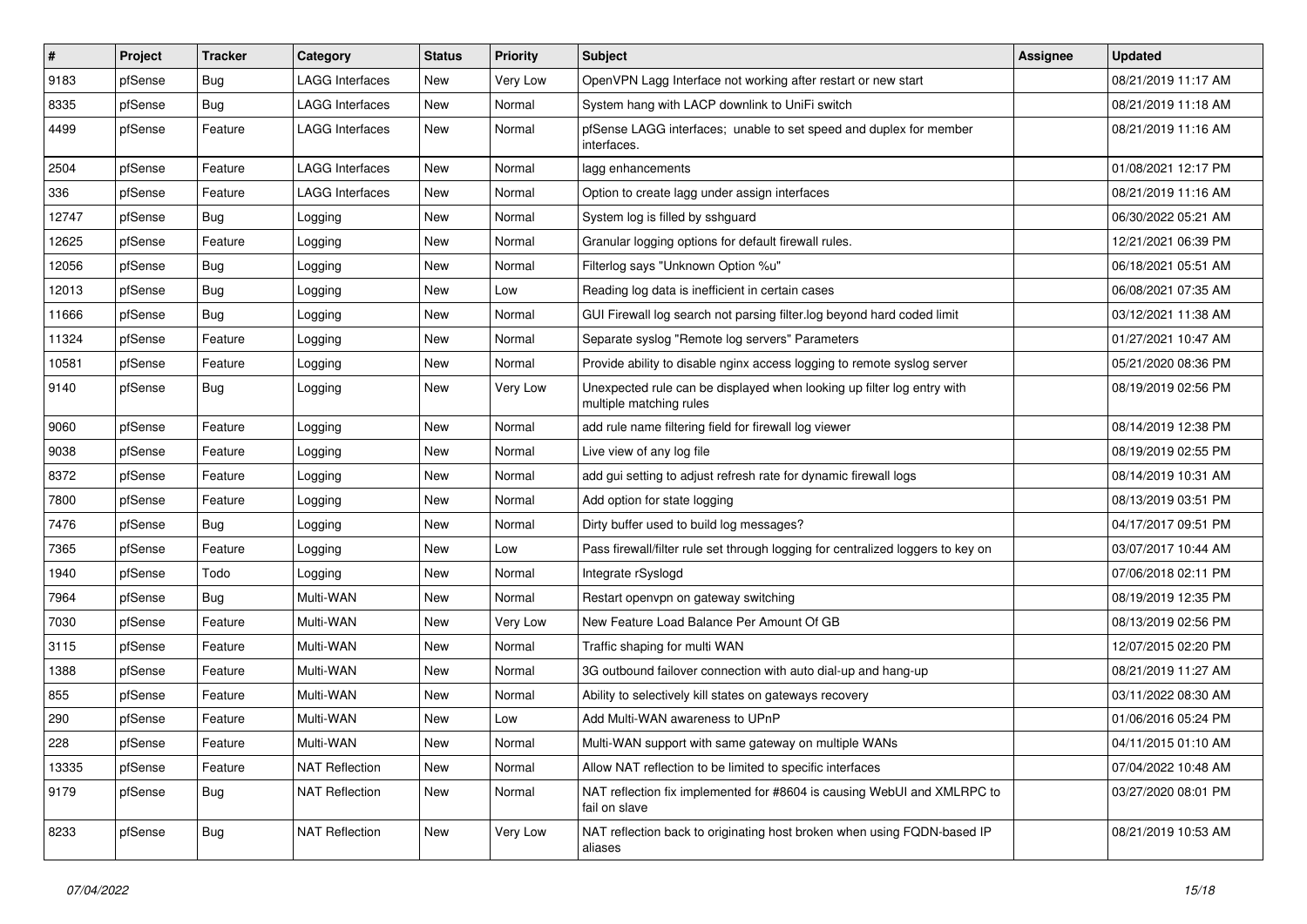| #     | Project | <b>Tracker</b> | Category              | <b>Status</b> | Priority | <b>Subject</b>                                                                                                  | Assignee   | <b>Updated</b>      |
|-------|---------|----------------|-----------------------|---------------|----------|-----------------------------------------------------------------------------------------------------------------|------------|---------------------|
| 8004  | pfSense | Bug            | <b>NAT Reflection</b> | New           | Normal   | Error notice for a deleted NAT that had a RULE or an existing NAT which is<br>claimed to have no NAT port       |            | 10/24/2017 06:39 PM |
| 13224 | pfSense | Bug            | <b>Notifications</b>  | <b>New</b>    | Normal   | Email notification flood when UPS (NUT) and WAN send notifications                                              |            | 05/27/2022 01:58 AM |
| 12903 | pfSense | Feature        | <b>Notifications</b>  | <b>New</b>    | Normal   | alternative authentication methods for email notifications?                                                     |            | 03/07/2022 07:52 AM |
| 10718 | pfSense | Feature        | <b>Notifications</b>  | <b>New</b>    | Normal   | Email notifications - add new field to enter a from: name                                                       |            | 07/01/2020 09:08 AM |
| 10467 | pfSense | Feature        | <b>Notifications</b>  | New           | Very Low | Email alert functionality for system health                                                                     |            | 05/21/2020 06:02 AM |
| 10325 | pfSense | Bug            | <b>Notifications</b>  | <b>New</b>    | Normal   | System/Advanced/Notifications/E-Mail - SMTP Notification E-Mail auth<br>password Unexpected Bahaviour           |            | 10/30/2020 08:17 AM |
| 9336  | pfSense | Feature        | <b>Notifications</b>  | <b>New</b>    | Very Low | Make Dynamic DNS update notification e-mail optional                                                            |            | 02/18/2019 11:49 AM |
| 8313  | pfSense | Bug            | <b>Notifications</b>  | <b>New</b>    | Normal   | STARTTLS auto detection not working                                                                             |            | 04/21/2022 12:39 PM |
| 4501  | pfSense | Feature        | <b>Notifications</b>  | <b>New</b>    | Normal   | Allow email report to send multiple destination                                                                 |            | 02/06/2016 04:07 AM |
| 4374  | pfSense | Feature        | Notifications         | <b>New</b>    | Low      | Add timestamps to notification e-mails                                                                          |            | 02/05/2015 12:43 AM |
| 4128  | pfSense | Feature        | <b>Notifications</b>  | New           | Normal   | Email notification webgui configuration                                                                         |            | 11/18/2021 12:48 PM |
| 1506  | pfSense | Feature        | Notifications         | <b>New</b>    | Normal   | Notifications should spool                                                                                      |            | 05/05/2011 12:58 PM |
| 10404 | pfSense | Feature        | <b>NTPD</b>           | New           | Normal   | Consider using chrony for NTP services                                                                          |            | 11/23/2021 06:59 PM |
| 8794  | pfSense | Feature        | <b>NTPD</b>           | <b>New</b>    | Normal   | NTP authentiction                                                                                               | Tod L      | 08/05/2021 01:20 AM |
| 8149  | pfSense | Feature        | <b>NTPD</b>           | New           | Normal   | <b>NTPsec</b>                                                                                                   |            | 10/11/2020 10:59 AM |
| 7287  | pfSense | Feature        | <b>NTPD</b>           | <b>New</b>    | Normal   | NTP add support for ACTS ref clock                                                                              |            | 10/12/2020 07:45 AM |
| 7201  | pfSense | Feature        | <b>NTPD</b>           | <b>New</b>    | Normal   | NTP Support multiple GPS reference clocks                                                                       |            | 04/27/2021 12:31 PM |
| 6604  | pfSense | Feature        | <b>NTPD</b>           | <b>New</b>    | Normal   | Allow NTP server list to be overridden by DHCP/PPP                                                              |            | 08/13/2019 01:39 PM |
| 6569  | pfSense | Feature        | <b>NTPD</b>           | <b>New</b>    | Normal   | Support Rockwell ZODIAC binary protocol (Jupiter receiver) for high precision                                   | Jim Pingle | 07/18/2016 11:45 AM |
| 6554  | pfSense | Feature        | <b>NTPD</b>           | <b>New</b>    | Normal   | Reintroduce NTP mode7 for IEEE 1588 PTPd interop                                                                |            | 08/13/2019 01:40 PM |
| 4604  | pfSense | Bug            | <b>NTPD</b>           | <b>New</b>    | Normal   | NTP time server entries may or may not work, depending upon interfaces<br>selected when configuring NTP service |            | 12/11/2021 07:59 PM |
| 13327 | pfSense | <b>Bug</b>     | OpenVPN               | <b>New</b>    | Normal   | Valid OpenVPN client connections rejected due to extraneous output to<br>ovpn auth verify                       |            | 07/01/2022 06:12 PM |
| 13293 | pfSense | Feature        | <b>OpenVPN</b>        | <b>New</b>    | Normal   | Option to set auth-gen-token in OpenVPN GUI                                                                     |            | 07/04/2022 03:23 PM |
| 13267 | pfSense | Bug            | <b>OpenVPN</b>        | New           | Normal   | dpinger continues to run on OpenVPN gateway after OpenVPN service is<br>stopped.                                |            | 06/12/2022 02:49 PM |
| 13091 | pfSense | Feature        | <b>OpenVPN</b>        | New           | Normal   | RFE: Ability to specify the order of OpenVPN Authentication servers                                             |            | 04/22/2022 04:30 PM |
| 13090 | pfSense | Bug            | <b>OpenVPN</b>        | <b>New</b>    | Normal   | OpenVPN: do not use legacy deprecated netbios settings                                                          | Jim Pingle | 04/22/2022 11:19 AM |
| 13089 | pfSense | Bug            | <b>OpenVPN</b>        | <b>New</b>    | Normal   | OpenVPN: fix some netbios options were preserved even if teh Netbios<br>option was unchecked                    | Jim Pingle | 04/22/2022 11:06 AM |
| 13088 | pfSense | <b>Bug</b>     | <b>OpenVPN</b>        | <b>New</b>    | Normal   | OpenVPN Client Overrides: properly hide/show form fields                                                        | Jim Pingle | 06/08/2022 09:15 AM |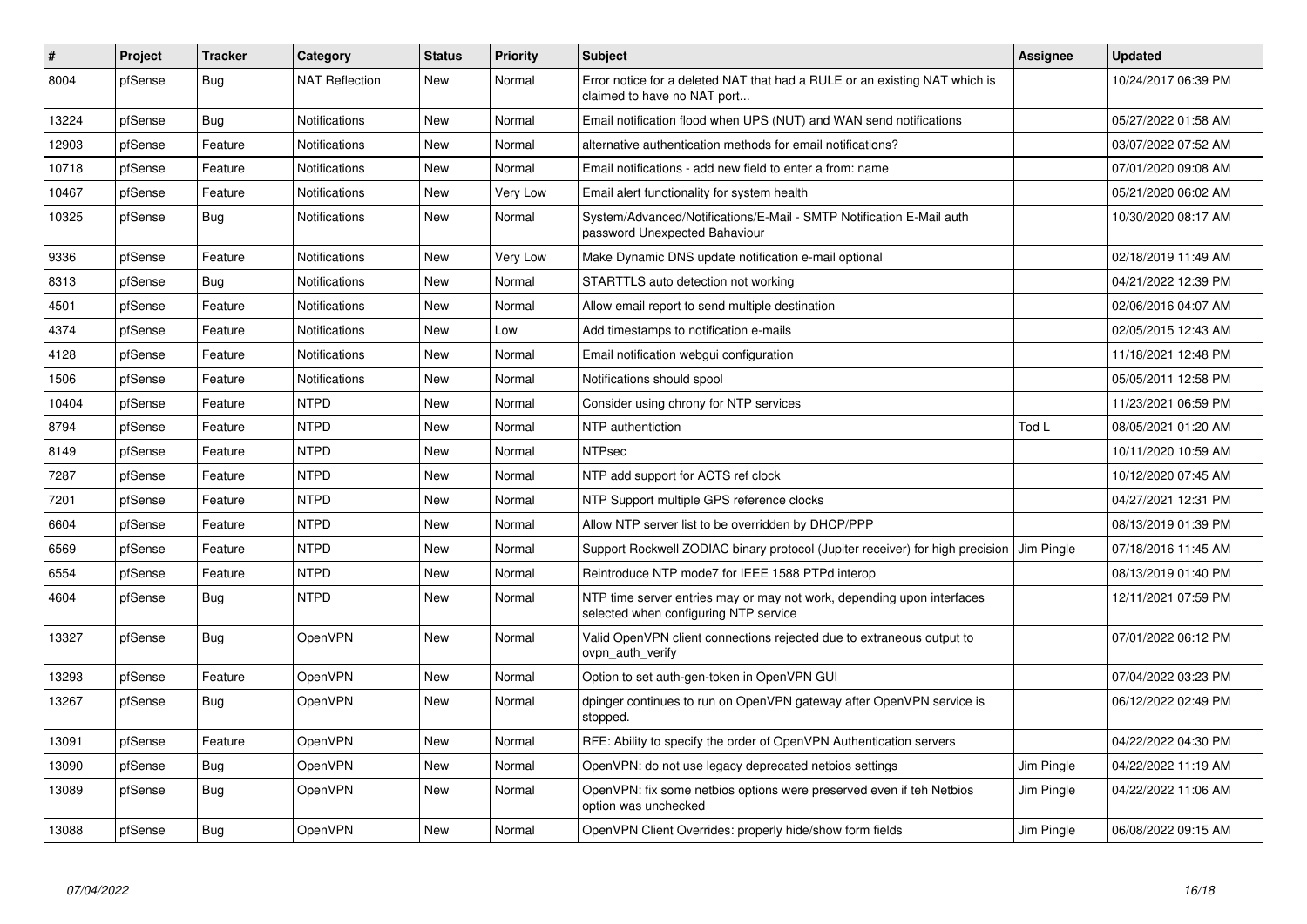| #     | Project | <b>Tracker</b> | Category       | <b>Status</b> | <b>Priority</b> | Subject                                                                                                                | Assignee   | <b>Updated</b>      |
|-------|---------|----------------|----------------|---------------|-----------------|------------------------------------------------------------------------------------------------------------------------|------------|---------------------|
| 13087 | pfSense | Bug            | OpenVPN        | New           | Normal          | OpenVPN Server: hide WINS servers list when netbios option is unchecked<br>while WINS servers is checked               |            | 04/22/2022 10:29 AM |
| 13009 | pfSense | Feature        | OpenVPN        | New           | Normal          | Add option for multiple remote addresses to OpenVPN Client                                                             |            | 03/31/2022 12:42 PM |
| 12927 | pfSense | <b>Bug</b>     | OpenVPN        | New           | Normal          | OpenVPN with OCSP enabled allows connections with revoked certificates                                                 |            | 03/24/2022 08:22 AM |
| 12874 | pfSense | Feature        | OpenVPN        | <b>New</b>    | Normal          | OpenVPN RADIUS Framed-Pool                                                                                             |            | 02/25/2022 02:24 PM |
| 12563 | pfSense | <b>Bug</b>     | OpenVPN        | New           | Normal          | OpenVPN server doesn't support Framed-IPv6-Address RADIUS attribute                                                    |            | 12/03/2021 11:19 AM |
| 12552 | pfSense | Bug            | <b>OpenVPN</b> | New           | Normal          | "Pull DNS" option within OpenVPN client does not cause pfSense to use<br>DNS servers assigned by remote OpenVPN server |            | 12/08/2021 08:45 AM |
| 12522 | pfSense | Feature        | OpenVPN        | <b>New</b>    | Very Low        | More flexible Client-Specific Override options for controlling options pushed<br>to clients                            |            | 04/11/2022 03:11 PM |
| 12509 | pfSense | Bug            | OpenVPN        | New           | Normal          | Deffered authentication does not work with auth-gen-token external-auth or<br>pusk "auth-token"                        |            | 11/08/2021 04:01 AM |
| 12466 | pfSense | Feature        | OpenVPN        | <b>New</b>    | Very Low        | Option to Disable Renegotiation timer in OpenVPN Server                                                                |            | 06/27/2022 07:22 AM |
| 12382 | pfSense | Regression     | OpenVPN        | New           | Normal          | Certificate Depth checking creates OpenVPN micro-outages every time a<br>user authenticates after 2.5.2 upgrade        |            | 01/17/2022 04:17 AM |
| 12121 | pfSense | Feature        | OpenVPN        | <b>New</b>    | Normal          | Wider "local network(s)" fields in OpenVPN server configuration                                                        |            | 07/19/2021 07:37 AM |
| 11925 | pfSense | <b>Bug</b>     | OpenVPN        | New           | Normal          | Calling-Station-Id always set to WAN IP                                                                                |            | 05/14/2021 09:27 AM |
| 11778 | pfSense | Bug            | OpenVPN        | New           | Normal          | OpenVPN uses 100% CPU after experiencing packet loss                                                                   |            | 02/28/2022 07:38 AM |
| 11715 | pfSense | <b>Bug</b>     | OpenVPN        | New           | Normal          | OpenVPN MTU                                                                                                            |            | 03/22/2021 01:35 AM |
| 11625 | pfSense | Feature        | OpenVPN        | New           | Normal          | Cisco-AVPair aliases support                                                                                           |            | 03/05/2021 12:35 AM |
| 11541 | pfSense | Bug            | OpenVPN        | New           | Normal          | OpenVPN status does not work properly when set to TCP and Concurrent<br>Connections $= 1$                              |            | 03/02/2021 02:27 PM |
| 11503 | pfSense | <b>Bug</b>     | OpenVPN        | New           | Normal          | Using multiple authentication backends on an OpenVPN server fails                                                      |            | 02/23/2021 12:23 PM |
| 10651 | pfSense | Feature        | OpenVPN        | <b>New</b>    | Normal          | Remove/replace deprecated OpenVPN options                                                                              |            | 06/10/2020 11:32 AM |
| 10311 | pfSense | Bug            | OpenVPN        | New           | Normal          | Too low net.link.ifqmaxlen causes packet drop under load when using<br>OpenVPN inside bridge interface under load      |            | 08/10/2021 03:10 AM |
| 9838  | pfSense | Feature        | OpenVPN        | New           | Normal          | PKCS11 support                                                                                                         |            | 10/20/2019 02:12 PM |
| 9156  | pfSense | Feature        | OpenVPN        | New           | Normal          | OpenVPN: Add tickbox for 'nopool' directive                                                                            |            | 04/14/2020 01:45 PM |
| 8532  | pfSense | Feature        | OpenVPN        | New           | Low             | Ability to add metric to pushed routes                                                                                 |            | 05/22/2018 07:45 AM |
| 8380  | pfSense | Bug            | OpenVPN        | New           | Normal          | OpenVPN RADIUS password length is not constant                                                                         | Jim Pingle | 07/17/2020 11:46 AM |
| 8122  | pfSense | Bug            | <b>OpenVPN</b> | New           | Normal          | openvpn client is unable to use OTP (temporary) passwords                                                              |            | 04/16/2018 09:28 AM |
| 7881  | pfSense | Feature        | OpenVPN        | New           | Normal          | OpenVPN client - add support for multiple server entries                                                               |            | 08/14/2019 09:32 AM |
| 7779  | pfSense | <b>Bug</b>     | OpenVPN        | New           | Normal          | Traffic crossing a site-to-site OpenVPN tunnel fails to fragment.                                                      |            | 06/02/2021 08:26 AM |
| 7281  | pfSense | Feature        | OpenVPN        | New           | Normal          | OpenVPN: Add support for IPv6 dynamic prefix selection                                                                 |            | 12/21/2017 08:56 PM |
| 7078  | pfSense | Feature        | OpenVPN        | New           | Low             | Allow reordering of client specific overrides in OpenVPN                                                               |            | 11/21/2019 02:48 PM |